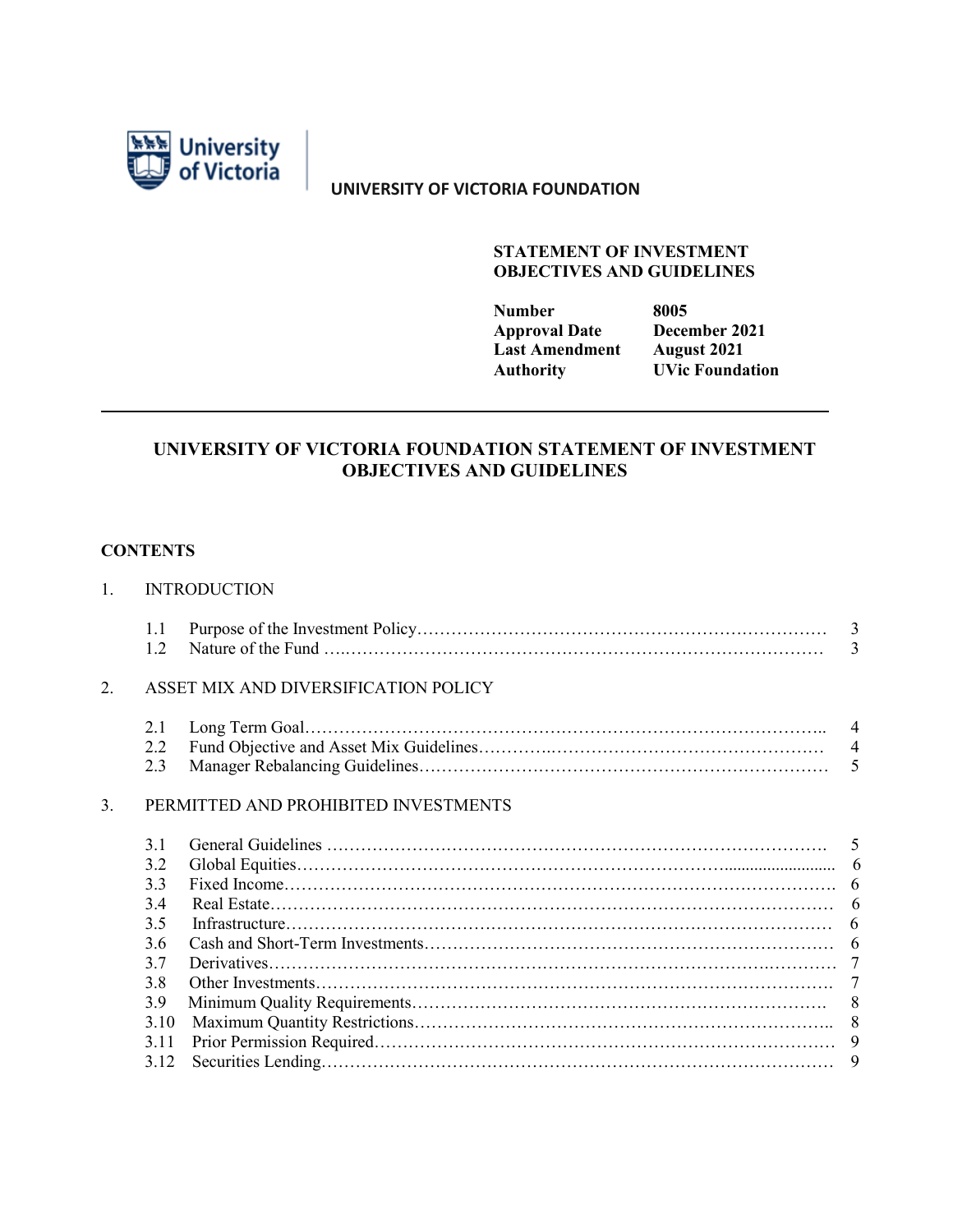## 4. RESPONSIBILITIES

## 5. MONITORING AND CONTROL

## 6. OTHER ISSUES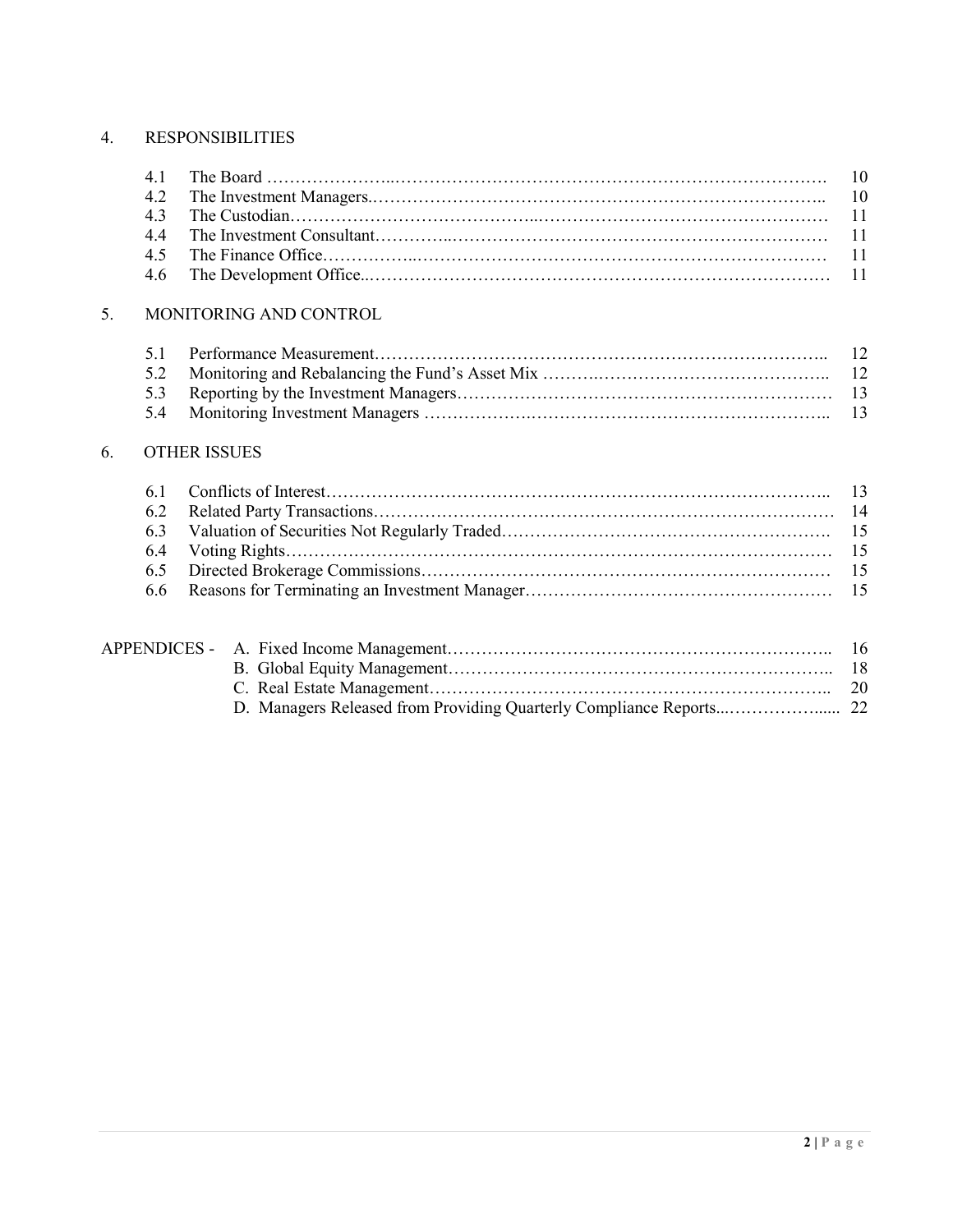### **1. INTRODUCTION**

#### 1.1 Purpose of the Investment Policy

The purpose of the fund investment policy ("the Policy") is to provide a framework for management of the Endowment Fund ("the Fund") to achieve a return objective within levels of risk acceptable to the Foundation Board ("the Board").

A major goal of this Policy statement is to establish ongoing communication between the Board and the investment managers. Effective communication will contribute to management of the portfolio in a manner that is consistent with market conditions and with the objectives of the Board. Consultation between the parties will take the form of regular meetings supplemented, from time to time, by informal contact requested by the parties. The Board may appoint one or more investment consultants to assist in developing and maintaining this investment Policy, measuring investment performance and enhancing the dialogue with the investment managers.

#### 1.2 Nature of the Fund

In order to establish an appropriate policy for the investment and administration of the assets within the Foundation, it is important to understand the nature of the Foundation and any ongoing obligations. Accordingly, this section of the Policy summarizes various aspects of the Foundation that impact investment return requirements and risk tolerance.

The University of Victoria Foundation was created by the *University of Victoria Foundation Act*, 1954 ("the Act"). The Act was amended March 10, 2005.

The purpose of the Foundation is to encourage financial support of the University through donations from individuals, corporations, and foundations to fund scholarships, bursaries and other University purposes; and to promote a continuing interest in the University and in higher education in general.

The Board has adopted an Endowment Management Policy, which intends to:

- protect the value of the Fund against inflation over time so that the donor is aware that the donation will continue to work for the benefit of the University for generations to come; and
- provide stability in the earnings distribution to allow both the recipients and the University to plan ahead knowing what funds will be made available each year.

Accordingly, the Board has adopted the following general investment objectives:

- preservation of capital in real terms;
- generation of sufficient annual cash flow to meet expenditure objectives; and
- growth of cash flow to meet rising costs over the long term.

The objectives have competing demands for current cash flow and long-term asset growth. In order to achieve them, the Board has adopted a long-term asset mix policy and guidelines which are expected to create sufficient cash flow to provide for annual distribution while maintaining the Fund's contributed capital and earnings stream in real terms.

Operationally, the objectives are to be achieved by adopting an investment framework that emphasizes total return (income and capital gains).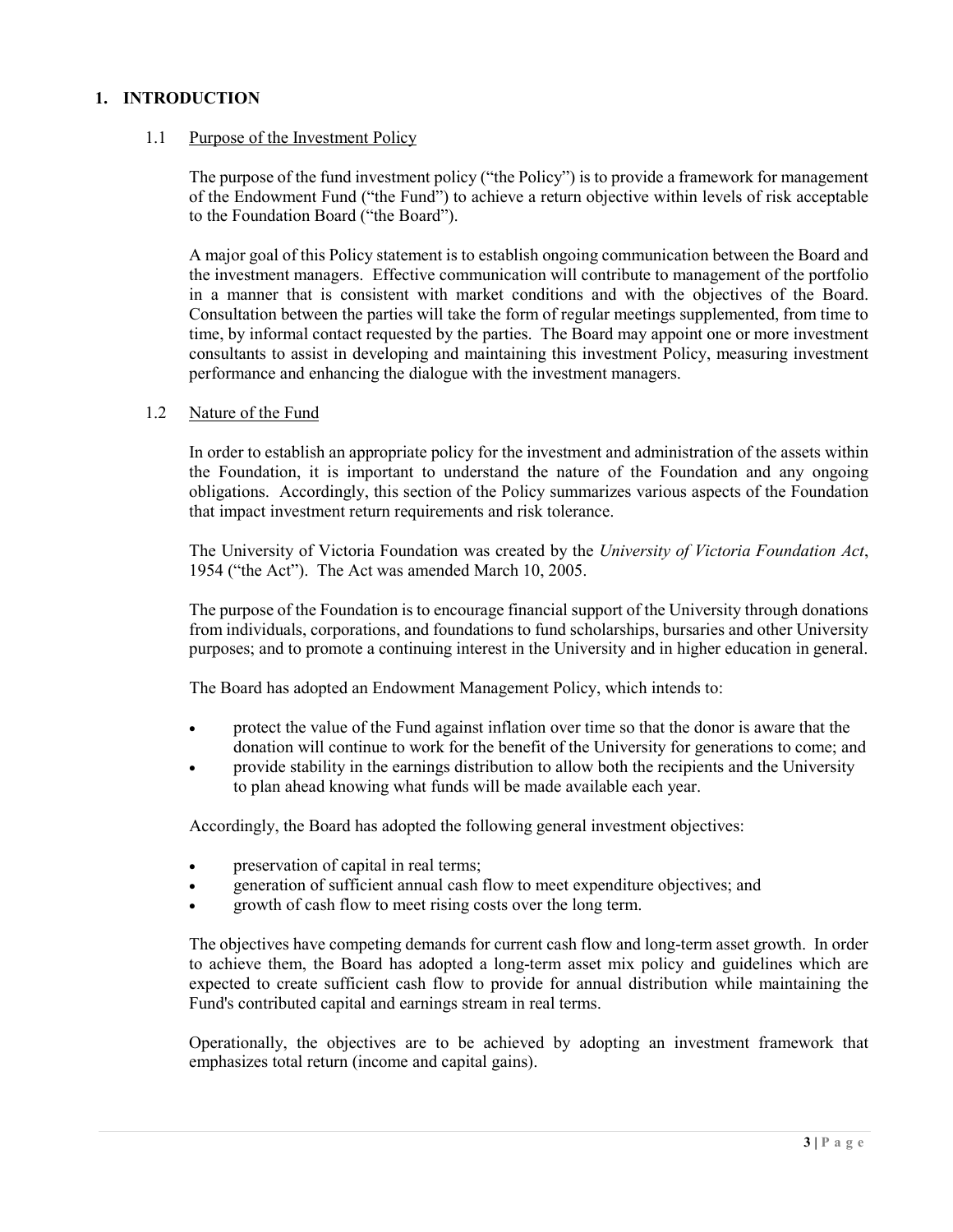Under the Endowment Management Policy, the Board has adopted a spending policy that considers each of the following factors:

- the current level of endowment distributions;
- total investment return net of expenses;
- total available expendable funds;
- both the four-year average and current trend in changes to the Canadian CPI; and
- capitalization amount.

**On an individual fund basis, if the level of award that results from the application of the spending rate would result in the fund having a total value less than 80% of the original donation, the distribution of that fund will be reduced accordingly. This may result in some funds with no distribution for any given year.**

### **2. ASSET MIX AND DIVERSIFICATION POLICY**

2.1 Long Term Goal

The long-term investment goal of the Fund is to achieve a minimum annualized rate of return net of management fees of four and half percentage points in excess of the Canadian Consumer Price Index. This goal is consistent with the investment risk the Fund can assume in order to maintain the purchasing power of awards/expenditures. To achieve this goal, the Fund has adopted an asset mix that has a bias to equity investments but also includes alternative investments. Unsystematic risk is mitigated by investing in a well-diversified portfolio of asset classes, securities within these asset classes, as well as utilizing a multi-manager structure.

### 2.2 Fund Objective and Asset Mix Guidelines

The investment performance objective of the Fund is to earn a return over rolling four-year periods that exceeds the total return (including reinvested dividends and income but net of management fees) of a benchmark portfolio. The benchmark return is based on rates of return on capital market indices, as outlined in Section 5.1.

The following table presents the Fund asset mix guidelines, based on market values under normal market conditions. If a manager believes the quality and/or portfolio diversification guidelines (including the maximum restrictions in short term investments) are inappropriate for anticipated market conditions, the manager is responsible for advising the Board that a change in guidelines is desirable and the reasons for the proposed changes.

| <b>ASSET MIX GUIDELINES</b>        |    |     |    |  |  |
|------------------------------------|----|-----|----|--|--|
| Maximum %<br>Minimum %<br>Target % |    |     |    |  |  |
| <b>Global Equities</b>             | 44 | 55  | 66 |  |  |
| <b>Real Estate</b>                 | 10 |     |    |  |  |
| Infrastructure                     |    | 20  |    |  |  |
| <b>Fixed Income</b>                |    | 20  | 25 |  |  |
| <b>TOTAL FUND</b>                  |    | 100 |    |  |  |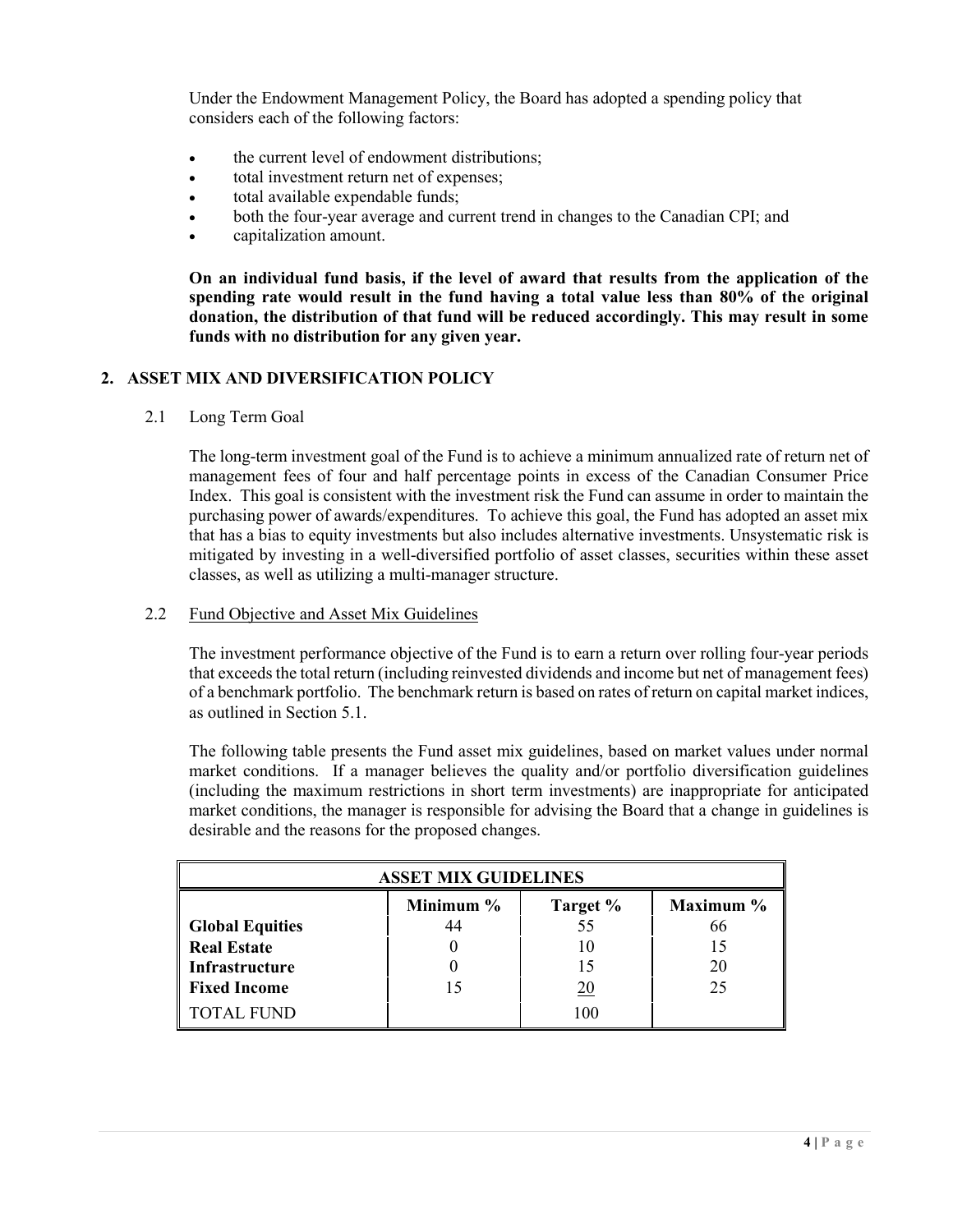Included in the Fixed Income Target of the above Asset Mix Guidelines is a forthcoming loan to the University of Victoria for the purposes of building student housing ("the University of Victoria Housing Loan" or "the Loan"). The Loan is expected to comprise no greater than 10% of the assets of the Total Fund. The assets for the Loan will be managed by the Fixed Income Manager until the Loan is funded.

#### 2.3 Manager Rebalancing Guidelines

The assets of the Fund are managed by managers with different mandates. In order to ensure adequate diversification by both asset class and manager, the Board has established the following parameters to guide the allocation of assets to each of the Fund's investment managers.

| <b>MANAGER REBALANCING GUIDELINES</b><br>(% of Market Value – excluding the Infrastructure assets) |             |            |           |  |  |
|----------------------------------------------------------------------------------------------------|-------------|------------|-----------|--|--|
| <b>Manager</b>                                                                                     | Minimum $%$ | Target %   | Maximum % |  |  |
| Global Equity Manager 1                                                                            |             | 22         | 27        |  |  |
| Global Equity Manager 2                                                                            | 17          | 22         | 27        |  |  |
| Global Equity Manager 3                                                                            | 12          | 17         | 22        |  |  |
| <b>Fixed Income Manager</b>                                                                        | 17          | 22         | 27        |  |  |
| Real Estate Manager                                                                                |             | <u> 11</u> | 15        |  |  |
| TOTAL FUND                                                                                         |             | 100        |           |  |  |

Cash allocation and manager rebalancing will be overseen by the Finance Branch of the University of Victoria and implemented by the custodian. If the individual managers are within their prescribed ranges at month end, cash flow will be allocated to/from the managers based on the managers' target weights. If an individual manager is outside the range, cash flow will be directed to/from that manager to bring the manager back within the guidelines and halfway to the target weight. If expected cash inflows (withdrawals) are insufficient to achieve the desired result, cash will be obtained from the manager with the greatest variance from the target weight.

The rebalancing guidelines are intended to assist in managing the asset mix and limit transaction costs during times of regular market volatility. These guidelines are intended to be flexible when capital markets are extremely volatile. The Board can review or suspend these guidelines if they deem it is appropriate. Neither rebalancing for market fluctuations nor allocation of new cash flow will be used as a method to reward or express dissatisfaction with manager performance. Manager performance is a long-term measure and will be dealt with during manager performance reviews.

### **3. PERMITTED AND PROHIBITED INVESTMENTS**

#### 3.1 General Guidelines

The investments of the Fund must comply with the requirements and restrictions imposed by the applicable legislation, including but not limited to the requirements of the *University of Victoria Foundation Act* and the *Trustee Act*.

In general and subject to the restrictions noted in this section and the individual investment manager mandates provided in the Appendices, the Fund may invest in any of the following asset classes and investment instruments: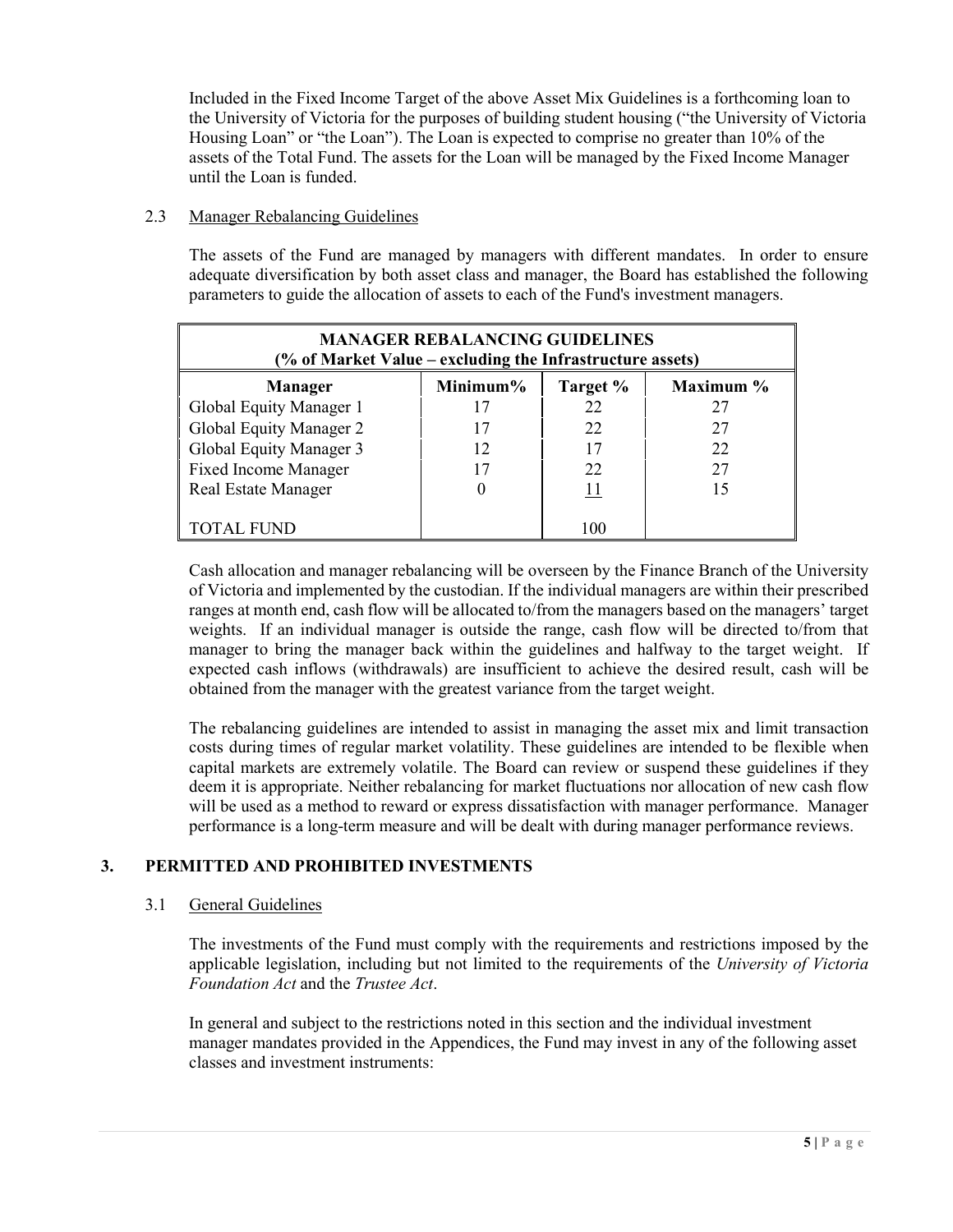### 3.2 Global Equities

- preferred, common and convertible preferred stock, listed on a recognized exchange;
- debentures convertible into common or convertible preferred stock;
- rights, warrants and special warrants for common or convertible preferred stock;
- installment receipts, American Depository Receipts and Global Depository Receipts;
- exchange traded funds (e.g. iShares S&P/TSX 60 ETF and SPDR ETFs);
- income trusts (in jurisdictions that provide limited liability protection);
- **participation notes:**
- interest in limited partnerships;
- initial public offerings (IPOs);
- real estate investment trusts; and
- 144A securities and private placements for new issues and secondary offerings.

### 3.3 Fixed Income (not including the University of Victoria Housing Loan)

As the Fixed Income mandate will consist of a core plus bond mandate within a pooled fund, the investment policy of the pooled fund governs the Permitted Investments. As of the date of this policy, the Permitted Investments of the core plus bond pooled fund are:

- Canada, U.S. and foreign government and corporate fixed income securities;
- asset-backed securities:
- infrastructure debt:
- commercial mortgages;
- derivatives, such as, but not limited to, swaps, options, credit-linked notes, futures and forwards; and
- convertible bonds, loans.
- 3.4 Real Estate
	- real property, held through open- or closed-end pooled funds, shares of corporations or partnerships formed for institutional funds to invest in real estate or publicly traded real estate investment trusts.

### 3.5 Infrastructure

- tangible assets that provide key services to an economy, that are expected to provide long term stable cash flows; and
- infrastructure investments shall be held through open or closed-end pooled funds structured as shares of corporations or limited partnerships formed for institutional funds to invest in infrastructure.

### 3.6 Cash and Short-Term Investments

- cash on hand and demand deposits with term to maturity of less than one year;
- treasury bills issued by the federal and provincial governments and their agencies with term to maturity of less than one year;
- obligations of trust companies and Canadian and foreign banks chartered to operate in Canada, including bankers' acceptances; and
- commercial paper and term deposits with term to maturity of less than one year.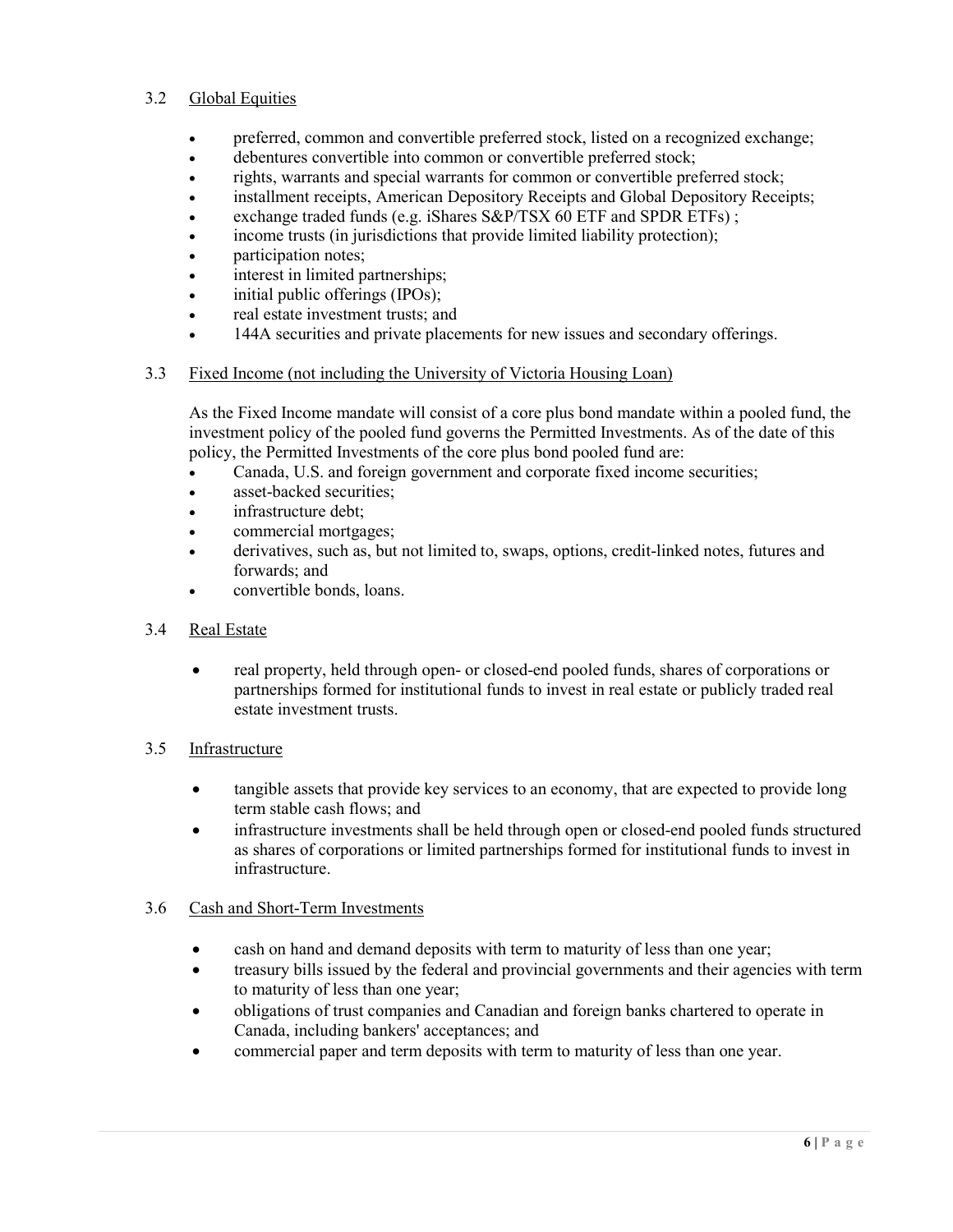### 3.7 Derivatives

Any use of derivative investments must be in accordance with this Policy whether done directly in the Fund or in a pooled fund.

The following derivative instruments are permitted:

- futures and options that are regularly traded upon recognized public exchanges or other organized public trading facilities where market prices are readily available; and
- spot, forward and future currency contracts, options and swap agreements with financial institutions that satisfy the credit standards of the Policy defined in Section 3.10 with respect to cash equivalents and fixed income.

Derivative instruments may be used only to:

- create an asset mix position within the ranges and among the asset classes set out in this Policy;
- adjust the duration and/or credit exposure of the fixed income portfolio within the ranges set out in this Policy;
- replicate the investment performance of interest rates on a recognized capital market index;
- increase the Fund's current revenue by selling covered calls;
- manage and/or hedge the exposure to all foreign currencies and in aggregate the total will not exceed 100% of the account's market value at time of purchase;
- currency contracts may be purchased such that net exposure to an individual currency exceeds the underlying stock investments in that currency;
- net short positions in any individual currency may occur as a result of market movements or from transactional activity. In these instances, the Manager will take action to address the currency position as soon as practicable;
- reduce risk as part of a hedging strategy; and
- to equitize cash;

but in any case, may not be used to leverage the Fund. The aggregate net notional value of all the derivative instruments, excluding forward currency contracts, may not exceed 30% of the market value of the Fund.

Derivative instruments may not be used to create exposure to securities which would not otherwise be permitted under this Policy or which would be outside the limits under this Policy had the exposure been obtained in the cash markets.

Any manager investing in derivative instruments must determine the market value of that manager's exposures on a daily basis.

#### 3.8 Other Investments

- investments in open- or closed-end pooled funds provided that the assets of such funds are permissible investments under this Policy; and
- deposit accounts of the custodian can be used to invest surplus cash holdings.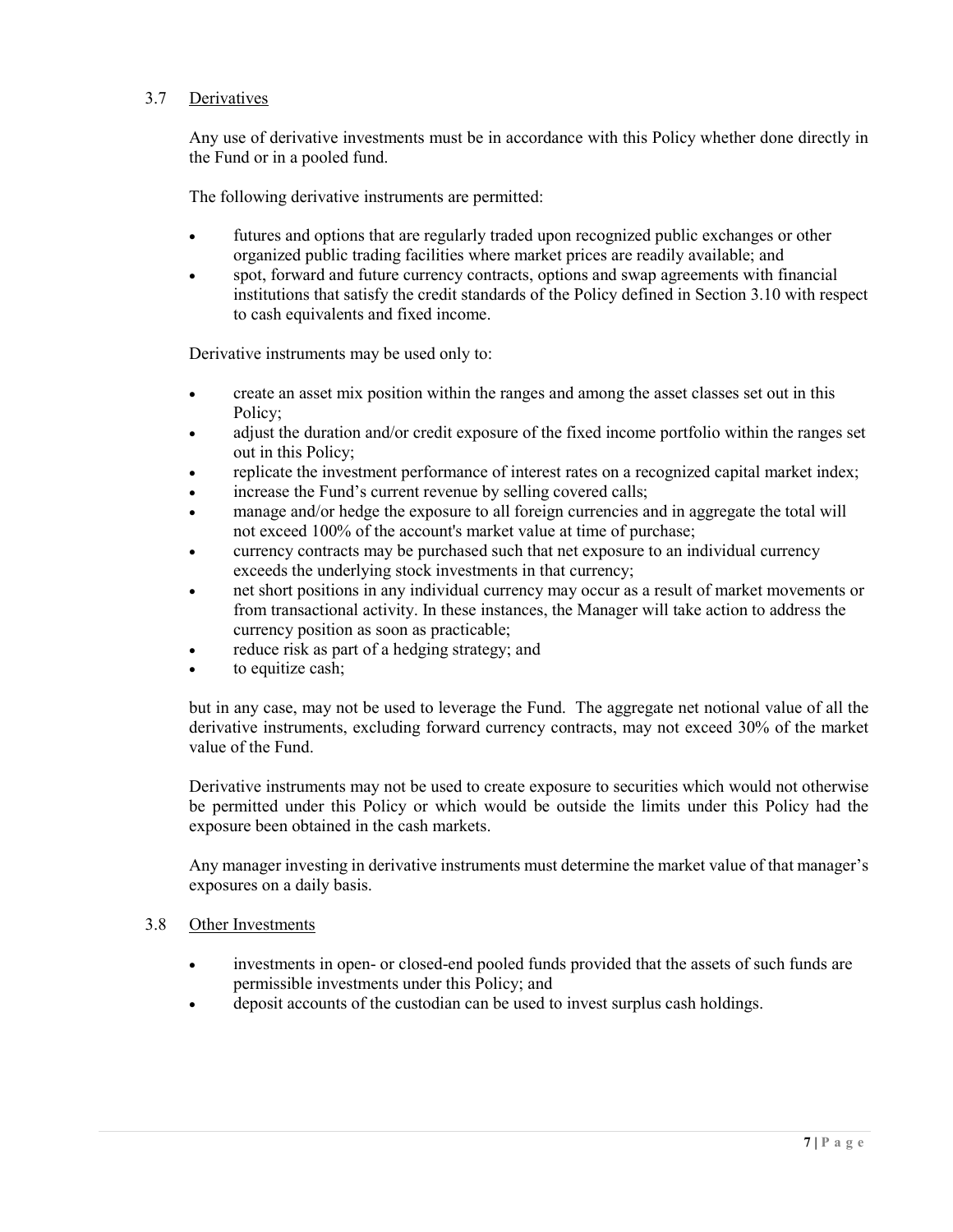### 3.9 Minimum Quality Requirements

Within the investment restrictions for individual manager portfolios, including pooled funds, all portfolios should hold a prudently diversified exposure to the intended market. With the approval of the Board, the Manager may hold any part of the portfolio in one or more pooled or commingled funds managed by the Manager, provided that such pooled funds are expected to be operated within constraints reasonably similar to those described in this mandate. It is recognized by the Board that complete adherence to this mandate may not then be entirely possible; however, the Manager is expected to advise the Board in the event that the pooled fund exhibits, or may exhibit, any significant departure from the Policy or this mandate.

All investments other than University of Victoria Housing Loan, Infrastructure and Real Estate shall be reasonably liquid (i.e.: in normal circumstances they should be capable of liquidation within 3 months).

### 3.10 Maximum Quantity Restrictions

The following restrictions are to be respected:

#### **Equities**

- no one equity holding shall represent more than 10% of the market value of the total equity portfolio of any one manager;
- no one equity holding in a manager's portfolio shall represent more than 15% of the voting shares of a corporation;
- no one equity holding in a manager's portfolio shall represent more than 15% of the available public float of such equity security;
- private placements and 144a securities may not represent more than 10% of the market value of the total equity portfolio of any one manager;
- Not more than 10% of the market value of the global equity portfolio shall be invested in countries not included in the MSCI ACWI Index; and
- Not more than 10% of the market value of the global equity portfolio shall be invested in companies having market capitalization below \$1 billion (USD).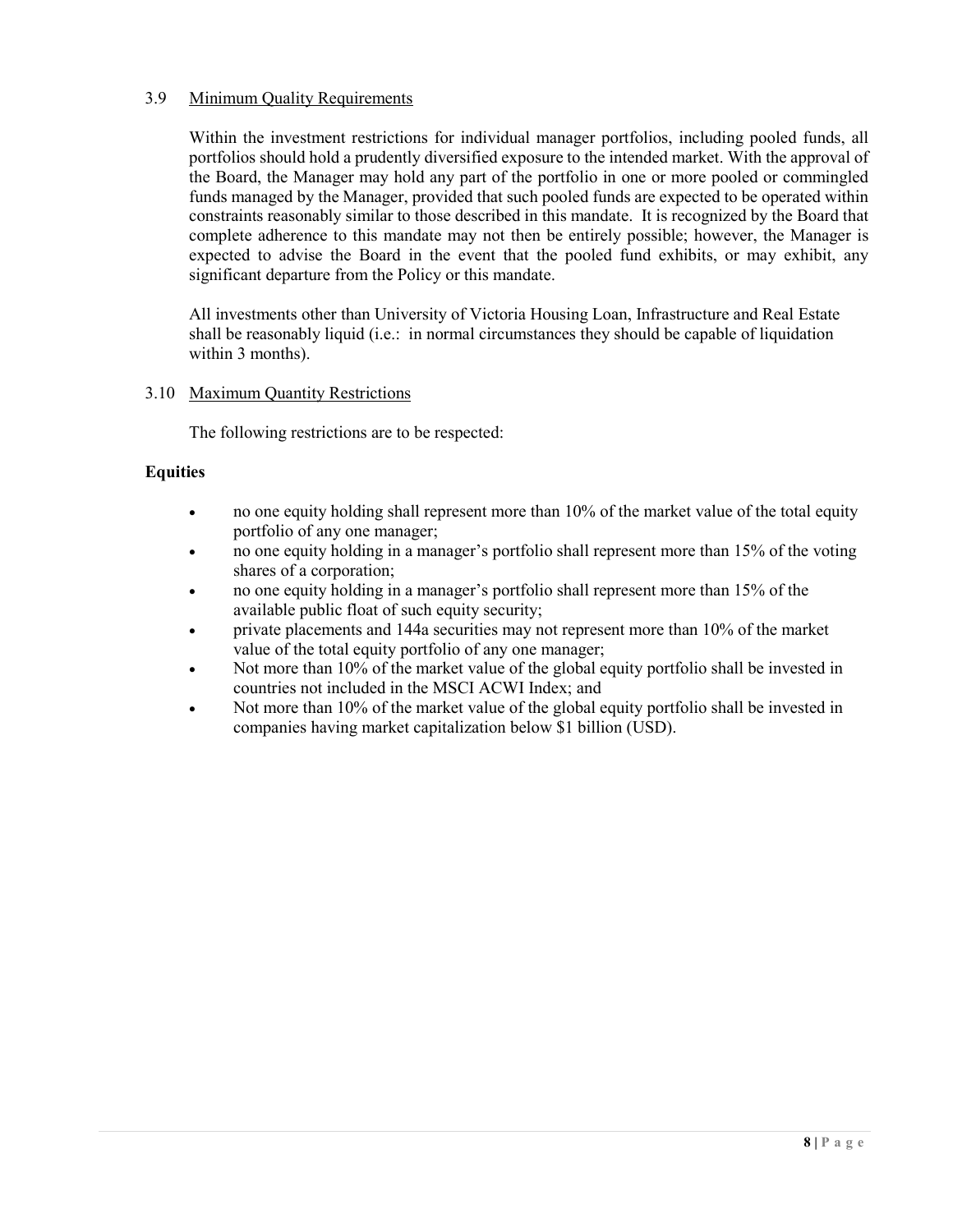### **Fixed Income (not including the University of Victoria Housing Loan)**

As the Fixed Income mandate will consist of a core plus bond mandate within a pooled fund, the investment policy of the pooled fund governs the Minimum Quality Requirements. As of the date of this policy, the Minimum Quality Requirements of the core plus bond pooled fund include:

- except for federal and provincial bonds (including government guaranteed bonds), no more than 10% of the market value of the Fixed Income Manager's portfolio may be invested in the bonds of a single issuer and its related companies;
- except for federal and provincial bonds, no one bond holding shall represent more than 10% of the market value of the total outstanding for that bond issue;
- Bonds rated 'BB+' and lower rated bonds may not be purchased if the purchase would raise the 'BB+' and lower rated holdings to more than 25% of the market value of Fixed Income Manager's portfolio;
- no more than 15% of the market value of a manager's bond portfolio shall be invested in bonds denominated in unhedged foreign currencies;
- up to 20% of the market value of the Fixed Income Manager's total portfolio may be invested in its high yield corporate bonds;
- up to 20% of the market value of the Fixed Income Manager's total portfolio may be invested in emerging market debt; and
- no more than 5% of the market value of the Fixed Income Manager's portfolio shall be invested in unrated bonds.

### **Real Estate**

- total leverage shall not exceed 40% of the market value; and
- not more than 5% of the market value of the manager's portfolio shall be invested in land held for future development.

### **Pooled Fund Investments**

• an investment by the Fund in a single pooled fund should not exceed 10% of the market value of that fund unless provision has been made to transfer assets out of the fund 'in kind.'

#### 3.11 Prior Permission Required

The following investments require prior permission from the Board:

- direct investments in resource properties;
- direct investments in venture capital financing; and
- derivatives other than those otherwise permitted in Section 3.8 above and those specified in the individual investment manager mandates in the Appendices.

#### 3.12 Securities Lending

The securities of the Fund may not be loaned, except within pooled funds where the pooled fund investment policy permits securities lending. In such cases, the manager of the pooled fund must disclose the securities lending policies to the Board.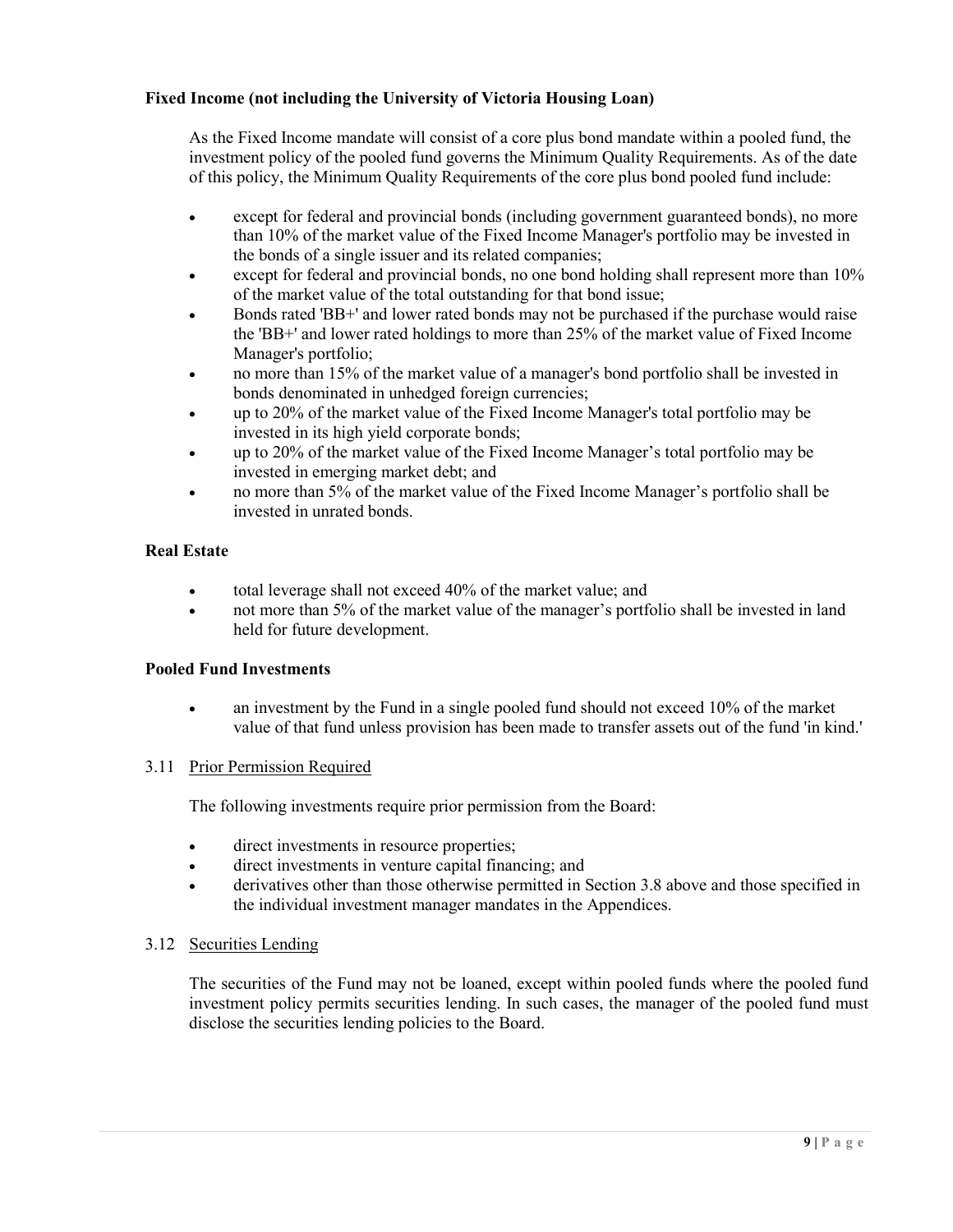### **4. RESPONSIBILITIES**

- 4.1 The Board
	- 4.1.1 The Act assigns responsibility for management of the Foundation to the Board.
	- 4.1.2 The Board shall:
		- a) establish, amend and implement the Policy;
		- b) review at least annually the Policy and make revisions where appropriate;
		- c) establish an investment management structure and strategy which specifies the number of managers, types of managers and allocation of assets between managers;
		- d) establish procedures for rebalancing of the asset mix as described in section 2.3 and 5.2;
		- e) select, appoint, monitor and replace the external service providers (custodians, auditors, investment consultants and managers etc.) as appropriate;
		- f) consider how Environmental, Social and Governance (ESG) issues are incorporated into the investment decision making process in evaluating and monitoring investment managers;
		- g) ensure that the financial statements are prepared and audited on an annual basis;
		- h) approve the financial statements annually; and
		- i) monitor the performance and financial position of the Foundation and managers as noted in section 5.4.
	- 4.1.3 The Board may delegate any activities relating to the responsibilities listed in section 4.1.2 to staff members or external experts. Notwithstanding this delegation, the Board shall retain responsibility and shall be required to monitor as necessary the work done by others.

#### 4.2 The Investment Managers

- 4.2.1 The investment managers will:
	- a) invest the assets allocated to each manager in accordance with this Policy, acknowledging, however, that assets invested in pooled funds are managed in accordance with their respective pooled fund investment policies; in such cases, differences between this Policy and the respective pooled fund policies should be presented to the Board by the manager(s) at the time of hire, approved by the Board, and monitored on an on-going basis via compliance reports submitted by each manager;
	- b) comply with the terms of the investment manager agreement approved and signed by the Board;
	- c) meet with the Board as required and provide written reports regarding past performance, future strategies and other issues as requested;
	- d) file quarterly compliance reports (see Section 5.3); and
	- e) advise the Board on an on-going basis of any changes in the organization, personnel, succession plan or investment process in each case where material to the portfolio being managed for the Fund.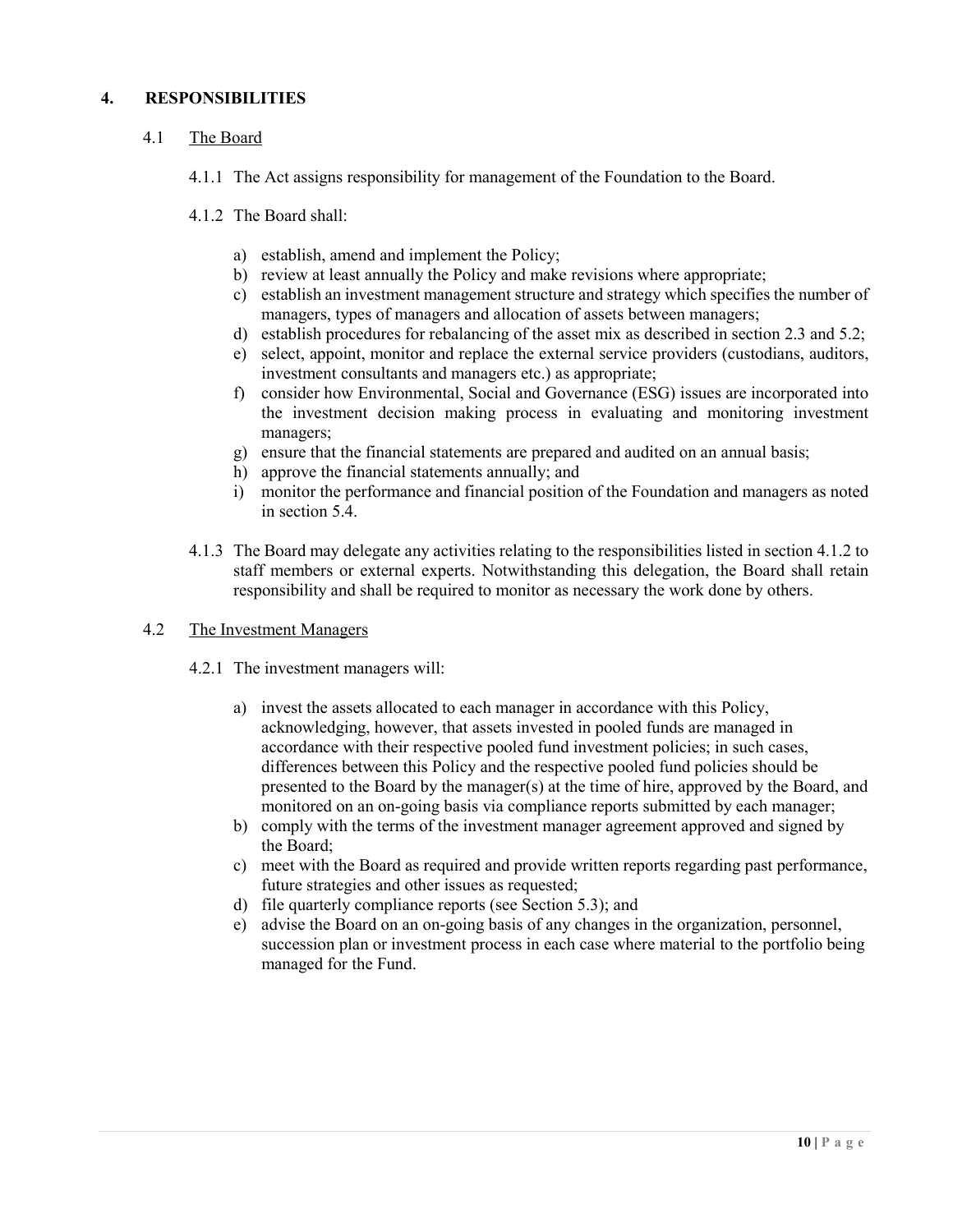### 4.3 The Custodian

#### 4.3.1 The custodian will:

- a) maintain safe custody over the assets of the Fund;
- b) execute the instructions of the Board, as delegated to any investment manager appointed to manage the assets of the Fund; and
- c) record income and provide monthly financial statements as required.

#### 4.4 The Investment Consultant

4.4.1 The investment consultant will:

- a) assist in the development and implementation of the Policy and provide related research;
- b) monitor the investment performance of the Fund and the investment managers on a quarterly basis;
- c) support the Board on matters relating to investment management and administration of the Fund; and
- d) meet with the Board on a quarterly basis, or as required.

The Board has the authority to retain other consultants/suppliers, as it deems necessary from time to time.

#### 4.5 The Finance Office

- 4.5.1 The Finance Office will:
	- a) maintain a unitized record-keeping system to account for proportionate ownership of assets in the fund;
	- b) account for additions, withdrawals and balances in the various trust accounts;
	- c) manage cash flow to ensure adequate liquidity to meet the conditions of the trusts;
	- d) maintain and rebalance the Fund's asset mix as outlined in Section 5.2;
	- e) prepare a schedule of trust fund balances in conjunction with the annual financial audit;
	- f) prepare financial statements which are subject to independent audit;
	- g) liaise with donors, as appropriate, through the University of Victoria Development Office; and
	- h) liaise with the investment managers, investment consultant and custodian.

#### 4.6 The Development Office

- 4.6.1 The Development Office will:
	- a) liaise with donors; and
	- b) prepare, in conjunction with the Finance Office, annual endowment fund statements for distribution to donors.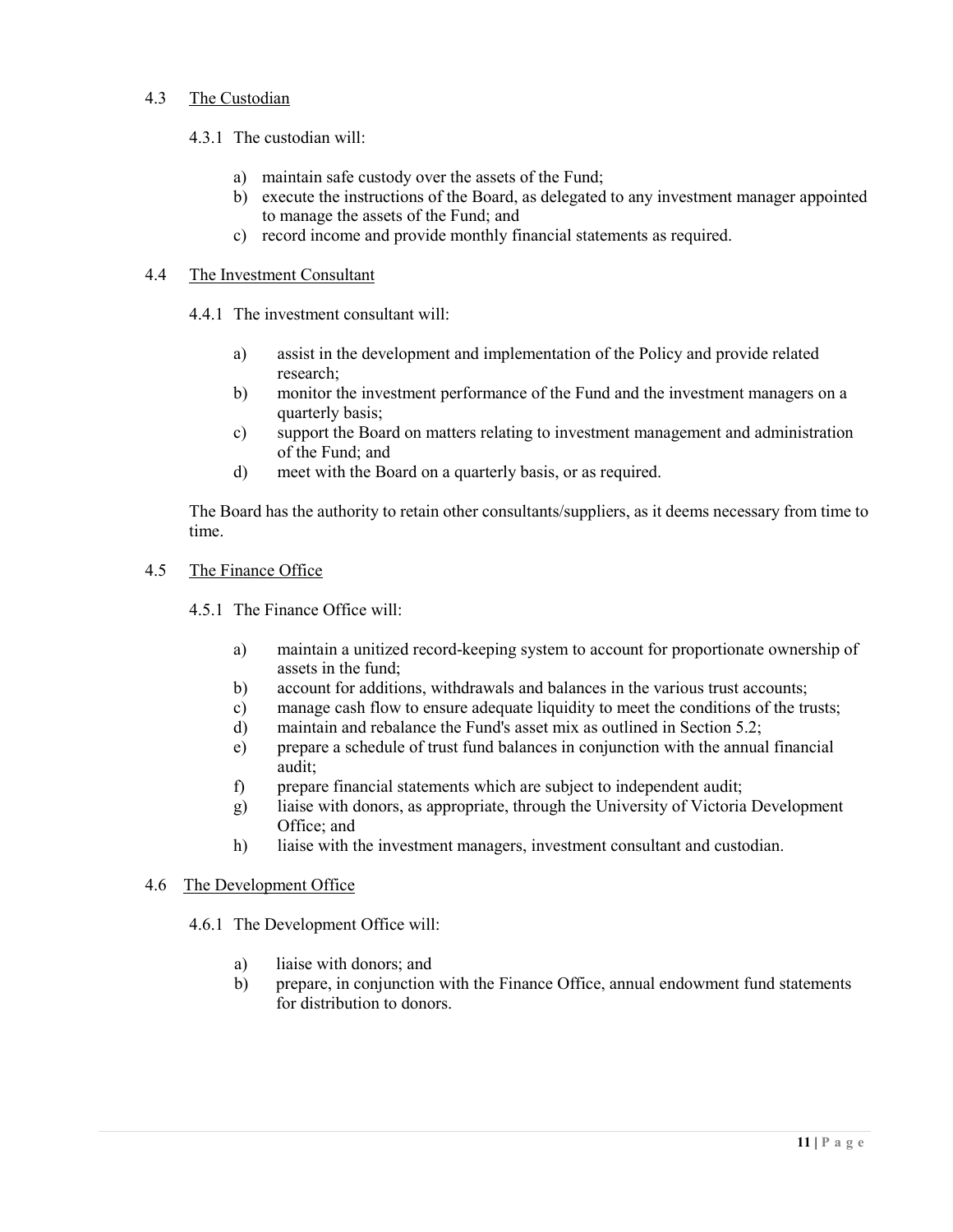### **5. MONITORING AND CONTROL**

#### 5.1 Performance Measurement

The performance of the Fund shall be measured quarterly as follows:

- time weighted rates of return;
- total returns, including realized and unrealized gains and losses and income from all sources; and
- measurement against performance objectives for the managers will normally be assessed over rolling four-year periods.

### **Fund Benchmark**

The investment performance objective for the Fund is to earn a rate of return, net of investment management fees, that exceeds the rate of return on a benchmark portfolio. The benchmark consists of the following market index total returns weighted as indicated:

| <b>FUND BENCHMARK</b>                                                                 |     |
|---------------------------------------------------------------------------------------|-----|
| <b>Global Equity Mandate Benchmark</b><br>MSCI ACWI Total Return Net Index (Cdn \$)   | 55% |
| <b>Fixed Income Mandate Benchmark</b><br>FTSE Canada Universe Bond Index              | 20% |
| Infrastructure Mandate Benchmark<br>Canadian CPI + $5\%$                              | 15% |
| Real Estate Mandate Benchmark<br>MSCI/REALPAC Canada Quarterly<br>Property Fund Index | 10% |
|                                                                                       |     |

Individual investment manager objectives are specified in the Appendices.

#### 5.2 Monitoring and Rebalancing the Fund's Asset Mix

In order to ensure that the Fund operates within the guidelines stated in this Policy, the Finance Branch shall monitor the asset mix on a monthly basis. Subject to the rebalancing guidelines and procedures in Section 2.3, the Finance Branch will affect the rebalancing by directing net cash flows to/from the relevant manager or by transferring cash amongst managers' portfolios.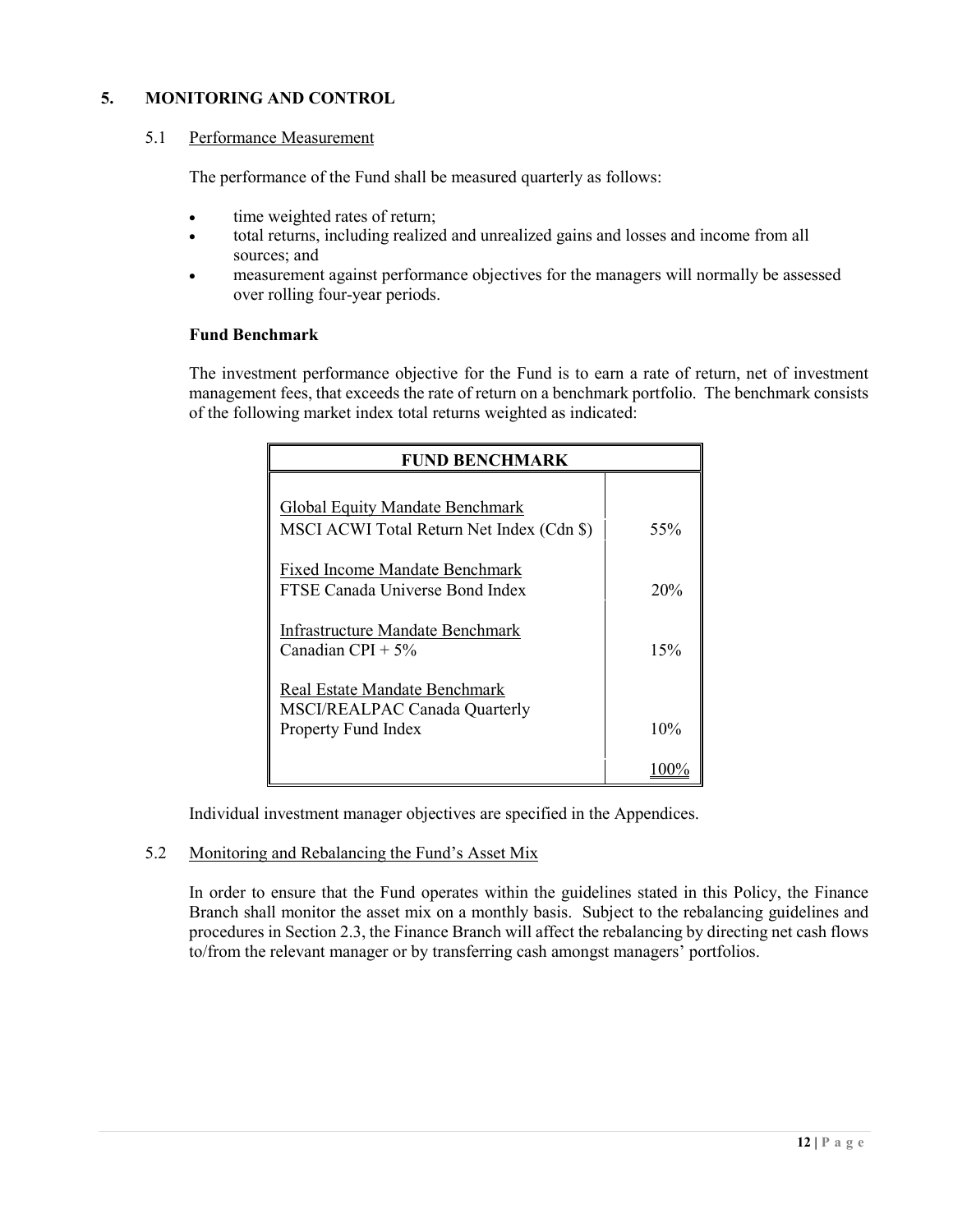### 5.3 Reporting by the Investment Managers

On a calendar quarterly basis, each manager will provide a performance report and a strategy review for the portfolio under management. Each manager will also report at minimum on an annual basis how Environmental, Social and Governance factors are incorporated into the investment decision making process.

Each investment manager is also to complete and sign a compliance report each quarter. However, the Board may release a manager from this obligation. The list of managers who do not have to provide compliance reports is included in Appendix E. The compliance report should indicate whether or not the manager's portfolio was in compliance with this Policy during the quarter. Copies of the compliance reports must be sent to the University Secretary for distribution to the Board as well as to the current investment consultant for their review and records. Report formats for the compliance reports are included in the Appendices.

In the event that an investment manager is not in compliance with this Policy, the manager is required to advise the Board immediately, detailing the nature of the non-compliance and recommending an appropriate course of action to remedy the situation.

If the manager believes the portfolio guidelines are inappropriate for anticipated economic conditions, the manager is responsible for advising the Board that a change in guidelines is desirable and the reasons therefore.

#### 5.4 Monitoring Investment Managers

To enable the Board to fulfill its responsibility of monitoring and reviewing the investment managers, the investment consultant will assist the Board, on an ongoing basis, in considering:

- investment managers' staff turnover, consistency of style, and record of service;
- investment managers' current economic outlook and investment strategies;
- investment managers' compliance with this Policy, where an investment manager is required to complete and sign a compliance report; and
- investment performance of the managers in relation to the rate of return expectations stated in this Policy.

#### **6. OTHER ISSUES**

#### 6.1 Conflicts of Interest

#### **Responsibilities**

This standard applies to the members of the Board and the staff of the University of Victoria, as well as to all agents employed by them, in the execution of their responsibilities under the *University of Victoria Foundation Act* (the "Affected Persons").

An "agent" is defined to mean a company, organization, association or individual, as well as its employees, who are retained by the Board to provide specific services with respect to the investment, administration and management of the Fund.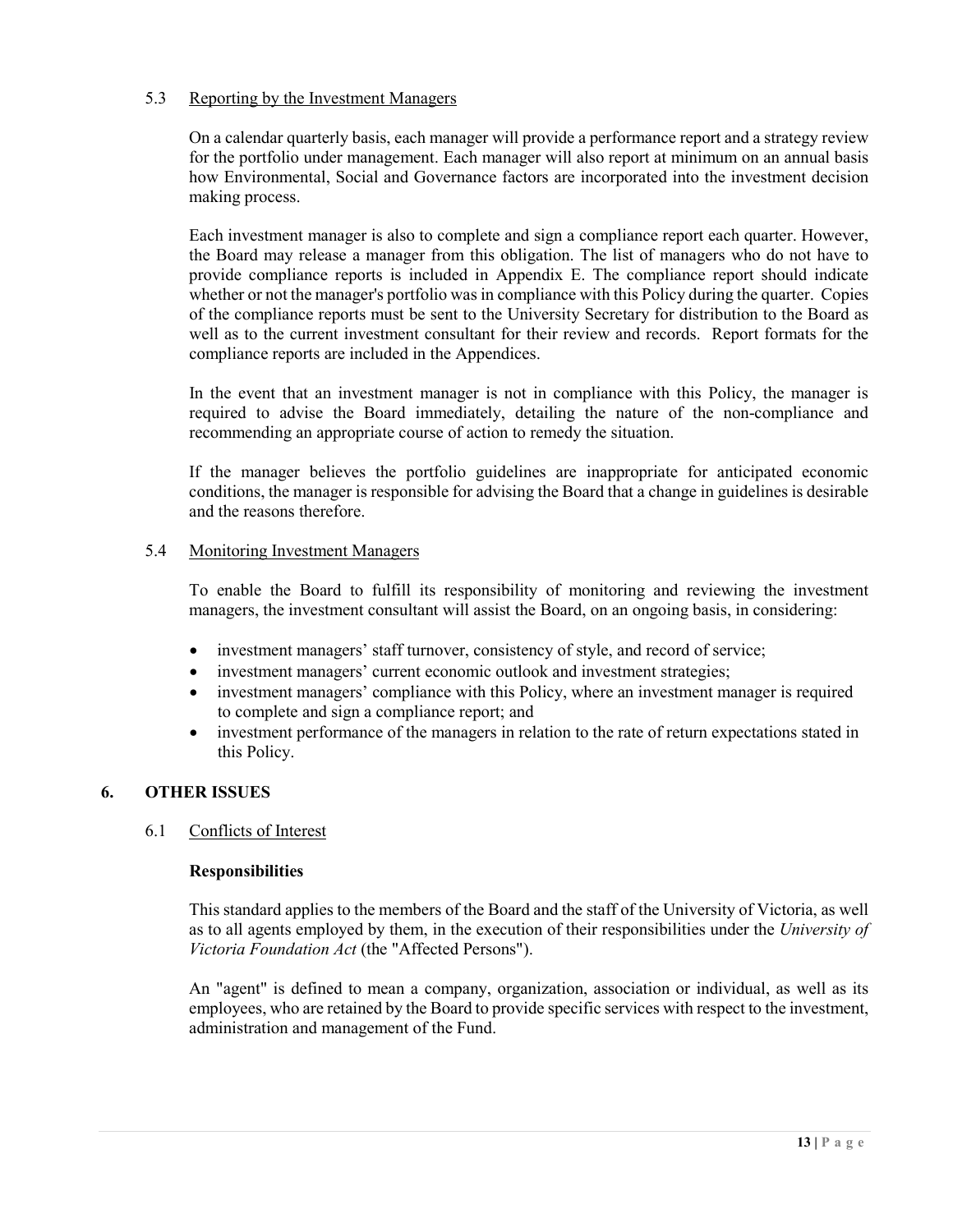#### **Disclosure**

In the execution of their duties, the Affected Persons shall disclose any material conflict of interest relating to them, or any material ownership of securities, which could impair their ability to render unbiased advice, or to make unbiased decisions, affecting the administration of the Fund.

Further, it is expected that no Affected Person shall make any personal financial gain (direct or indirect) because of his or her fiduciary position. However, normal and reasonable fees and expenses incurred in the discharge of their responsibilities are permitted if documented and approved by the Board prior to being earned.

No Affected Person shall accept a gift or gratuity or other personal favour, other than one of nominal value, from a person with whom the individual deals in the course of performance of his or her duties and responsibilities for the Board.

It is incumbent on any Affected Person who believes that he/she may have a conflict of interest, or who is aware of any conflict of interest, to disclose full details of the situation to the attention of the Board Chair immediately. The Board Chair in turn, will decide what action is appropriate under the circumstances but, at a minimum, will table the matter at the next regular meeting of the Board.

If the Board Chair believes that he or she may have a conflict of interest, he/she will disclose it immediately to the Vice-Chair who will decide what, if any, action is required and table the matter at the next regular meeting of the Board.

No Affected Person who has or is required to make a disclosure as contemplated in this Policy shall participate in any discussion, decision or vote relating to any proposed investment or transaction in respect of which he or she has made or is required to make disclosure.

#### 6.2 Related Party Transactions

The Foundation may not enter into a transaction with a related party unless:

- the transaction is required for the operation or administration of the Foundation and the terms and conditions of the transaction are not less favourable to the Foundation than market terms and conditions; or
- the combined value of all transactions with the same related party is nominal or the transaction(s) is immaterial to the Foundation.

For this section of the Policy, market value of the combined assets of the Foundation will be used as criterion to establish whether a transaction is nominal or immaterial to the Foundation. Transactions less than .5% of the combined market value of the assets of the Foundation are considered immaterial.

The restrictions on related party transactions do not apply in respect of investments in pooled funds.

A related party is a person who administers the Foundation, including any officer, director or employee of the administrator, or any person who is a member of the Board. It also includes the investment managers and their employees, a union representing employees of the University, a spouse or child of the persons named previously, or a corporation that is directly or indirectly controlled by the persons named previously, among others. Related party does not include government or a government agency.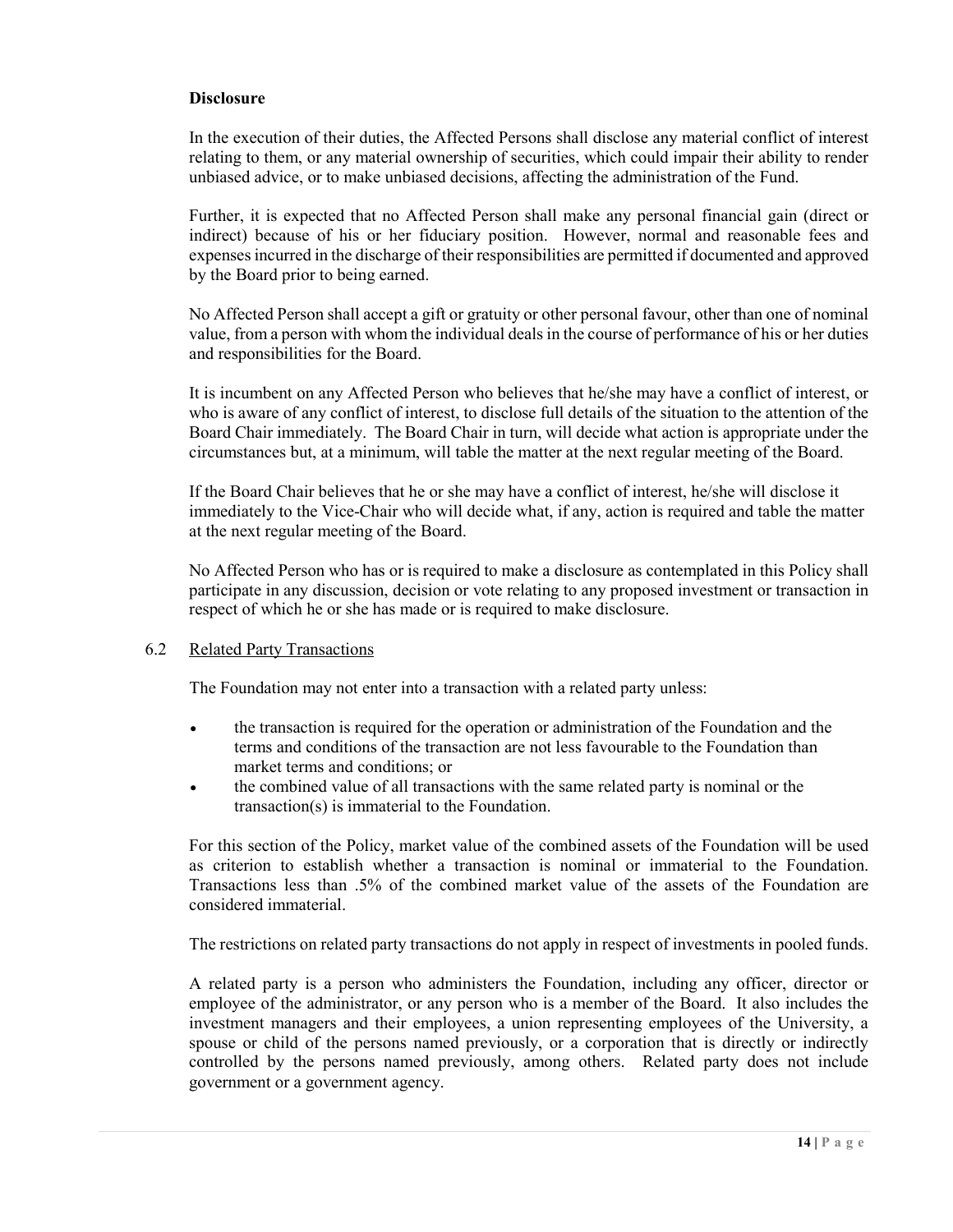Under the conflict of interest guidelines, it is incumbent on any person to notify the Board Chair if a conflict arises. Such conflict includes related party transactions.

#### 6.3 Valuation of Securities Not Regularly Traded

The following principles will apply for the valuation of investments that are not traded regularly:

- equities: average of bid-and-ask prices from two major investment dealers, at least once every calendar quarter;
- bonds: same as for equities;
- real estate: a certified written appraisal from a qualified independent appraiser at least every 2 years; and
- infrastructure: a written valuation from a qualified independent source at least every 2 years.

#### 6.4 Voting Rights

The Board has delegated voting rights acquired through fund investments to the custodian of the securities, to be exercised in accordance with the investment manager's instructions. Investment managers are expected to vote all proxies in the best interests of the beneficiaries of the Foundation.

The Board, however, may take back voting rights for specific situations.

For private placements, voting rights will be delegated to the investment manager, or voted directly by a Board representative.

The managers should disclose their proxy voting policies and report quarterly on how proxies were voted on the Foundation's behalf and if the proxy guidelines were followed and report on any material deviations.

#### 6.5 Directed Brokerage Commissions

A variety of brokers should be used in order to gain maximum utilization of the services available. It is the responsibility of the manager to ensure that the commission distribution is representative of the services rendered.

The Foundation does not use directed commissions (i.e., soft dollars) to pay for any goods or services. Managers may use soft dollars to pay for research and other investment-related services with disclosure to the Board, provided they comply with the Soft Dollar Standards promulgated by the CFA Institute or internal guidelines, if substantially equivalent.

#### 6.6 Reasons for Terminating an Investment Manager

Reasons for considering the termination of the services of a manager include, but are not limited to, the following factors:

- change in personnel, firm structure and investment philosophy, style or approach which might adversely affect the potential return and/or risk level of the portfolio;
- performance results, which over a reasonable period of time, are below the stated performance benchmarks;
- changes in the overall structure of the Fund such that the manager's services are no longer required; and/or;
- failure to adhere to this Policy.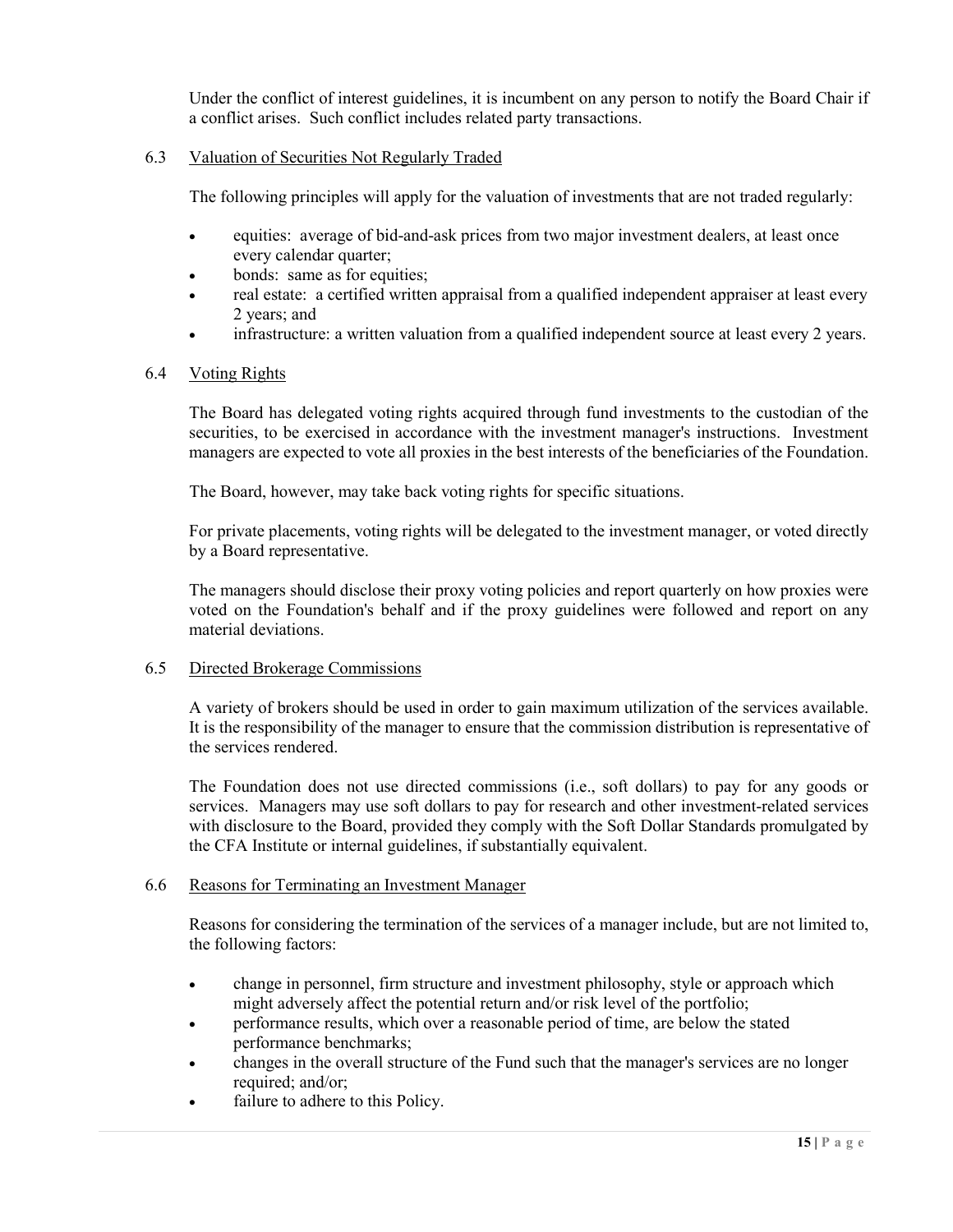### **Appendix A – Fixed Income Management**

#### **Investment Objectives and Performance Standard**

#### **Objective**

The objective is to earn a return that is at least 0.75% above the FTSE Canada Bond Index total return (net of investment fees).

#### Measurement Basis and Time Frame

Investment results will be monitored and reviewed on a quarterly basis. Performance will be evaluated over moving four-year periods. The return objective is net of investment fees and includes realized and unrealized capital gains and losses plus earnings from all sources. Investment returns are measured on a time weighted basis.

#### **General Investment Guidelines**

#### **Asset Mix**

The following guidelines are based on the total portfolio at market value. Should the investment manager wish to deviate from these guidelines, or revise them, a written request should be forwarded to the Chair of the Foundation Board. The Chair will solicit Board consensus as soon as possible to respond to the request.

| <b>ASSET MIX GUIDELINES<sup>1</sup></b>         |                                 |                                 |  |
|-------------------------------------------------|---------------------------------|---------------------------------|--|
|                                                 | <b>Minimum</b><br>$\frac{6}{9}$ | <b>Maximum</b><br>$\frac{6}{6}$ |  |
| Canadian Federal and Provincial Government Debt |                                 | 100                             |  |
| <b>Investment Grade Corporate Bonds</b>         |                                 | 80                              |  |
| Mortgages                                       |                                 | 20                              |  |
| High Yield Corporate Bonds                      |                                 | 20                              |  |
| <b>Emerging Markets Debt</b>                    |                                 | 20                              |  |
| Cash and Short-Term Investments                 |                                 | 25                              |  |
|                                                 |                                 |                                 |  |

<sup>1</sup> *Investments in pooled funds are deemed to be fully invested in that pooled fund's asset class even though the pooled fund may have cash reserves.*

#### **Permissible Investments**

Investment in fixed income as described in Section 3 of this Policy.

#### **Exceptions**

When applying the Quality and Quantity Guidelines of this Policy, it is recognized that there may be occasions during which these guidelines are not met temporarily for valid investment reasons. It is the responsibility of the investment manager to report any violations and to recommend appropriate action.

#### **Compliance Report**

A report on compliance with this Policy is to be completed quarterly by the investment manager. The report format is included on the following page.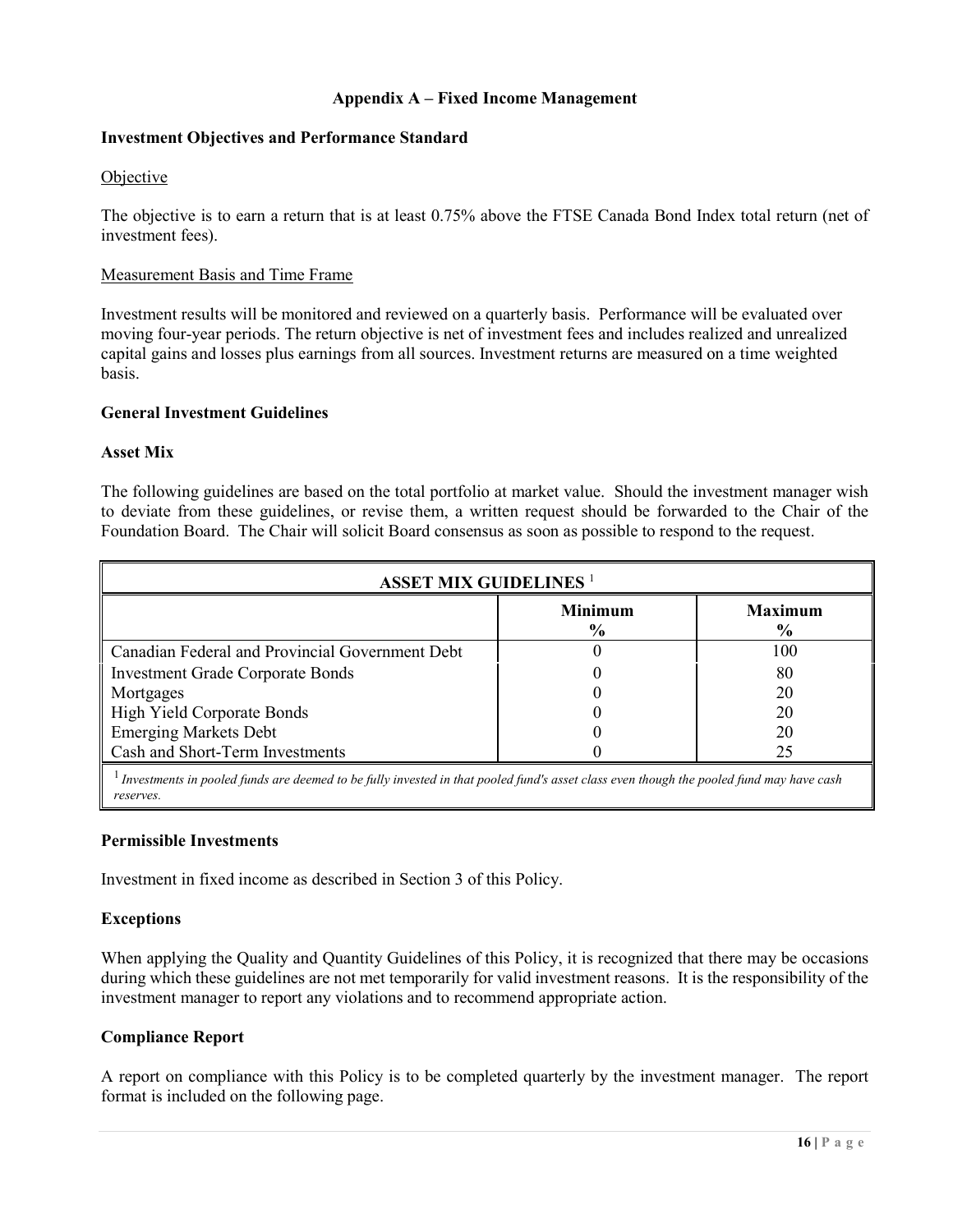#### **UNIVERSITY OF VICTORIA FOUNDATION FIXED INCOME MANAGEMENT COMPLIANCE REPORT FOR THE PERIOD FROM TO**

|                                    |                                           | (date)<br>(date)                                |                                                          |
|------------------------------------|-------------------------------------------|-------------------------------------------------|----------------------------------------------------------|
| <b>ASSET MIX</b> (at Market Value) |                                           | <b>GUIDELINES</b><br>$\frac{0}{0}$              | <b>POLICY</b><br><b>COMPLIED</b><br>WITH<br>$(YES/NO)^*$ |
|                                    | Government                                | $0 - 100$                                       |                                                          |
|                                    | <b>Investment Grade</b>                   | $0 - 80$                                        |                                                          |
| <b>BONDS</b>                       | Corporate                                 |                                                 |                                                          |
|                                    | High Yield Corporate                      | $0 - 20$                                        |                                                          |
|                                    | <b>Emerging Market Debt</b>               | $0 - 20$                                        |                                                          |
| <b>MORTGAGES</b>                   |                                           | $0 - 20$                                        |                                                          |
| <b>SHORT TERM</b>                  |                                           | $0 - 25$                                        |                                                          |
| <b>INVESTMENTS</b>                 |                                           |                                                 |                                                          |
| <b>CONSTRAINTS</b>                 |                                           |                                                 |                                                          |
|                                    | - capable of liquidation within 3 months. |                                                 |                                                          |
|                                    |                                           | Except for federal or provincial bonds, max     |                                                          |
|                                    |                                           | 10% in one issuer.                              |                                                          |
|                                    |                                           | Max 5% in unrated debt.                         |                                                          |
|                                    | - Quantity                                | Except for federal or provincial, max 10% of    |                                                          |
| <b>BONDS</b>                       |                                           | bond issue.                                     |                                                          |
|                                    |                                           | Max 25% of portfolio market value in BB+        |                                                          |
|                                    |                                           | and lower rated bonds at time of purchase.      |                                                          |
|                                    | - Foreign Pay                             | Max 15% of the market value of the bond         |                                                          |
|                                    |                                           | portfolio shall be invested in bonds            |                                                          |
|                                    |                                           | denominated in unhedged foreign currencies.     |                                                          |
| <b>SHORT TERM</b>                  | - Minimum                                 |                                                 |                                                          |
| <b>INVESTMENTS</b>                 | Quality                                   | "R-1" rating.                                   |                                                          |
|                                    |                                           | Limited to policy specifically approved by the  |                                                          |
| <b>DERIVATIVES</b>                 |                                           | Board                                           |                                                          |
|                                    | - Concentration                           | Max 10% of the market value of the Pooled       |                                                          |
| POOLED FUNDS                       |                                           | Fund.                                           |                                                          |
|                                    | - Prior Approval                          |                                                 |                                                          |
| OTHER INVESTMENTS                  | Required                                  |                                                 |                                                          |
|                                    | - Regulatory                              | Firm must have the appropriate registration     |                                                          |
| <b>OTHER</b>                       | Requirements                              | with the British Columbia Securities            |                                                          |
|                                    |                                           | Commission to manage assets for the             |                                                          |
|                                    |                                           | Foundation with no sanctions or penalties.      |                                                          |
|                                    | - Disclosure                              | Conflicts of interest (if any) disclosed to the |                                                          |
|                                    |                                           | Board Chair.                                    |                                                          |
|                                    | -Soft Dollar Standards                    | Managers may use soft dollars to pay for        |                                                          |
| <b>CONFLICTS OF</b>                |                                           | research and other investment-related services  |                                                          |
| <b>INTEREST</b>                    |                                           | with disclosure to the Board, provided they     |                                                          |
|                                    |                                           | comply with the Soft Dollar Standards           |                                                          |
|                                    |                                           | promulgated by the CFA Institute or internal    |                                                          |
|                                    |                                           | guidelines, if substantially equivalent.        |                                                          |

\*Provide actual weight or range where appropriate. If policy not complied with, comment on specifics.

I believe this to be a factual representation of compliance with the Statement of Investment Objectives and Guidelines throughout the reporting period.

Signature Manager Name

Name, Title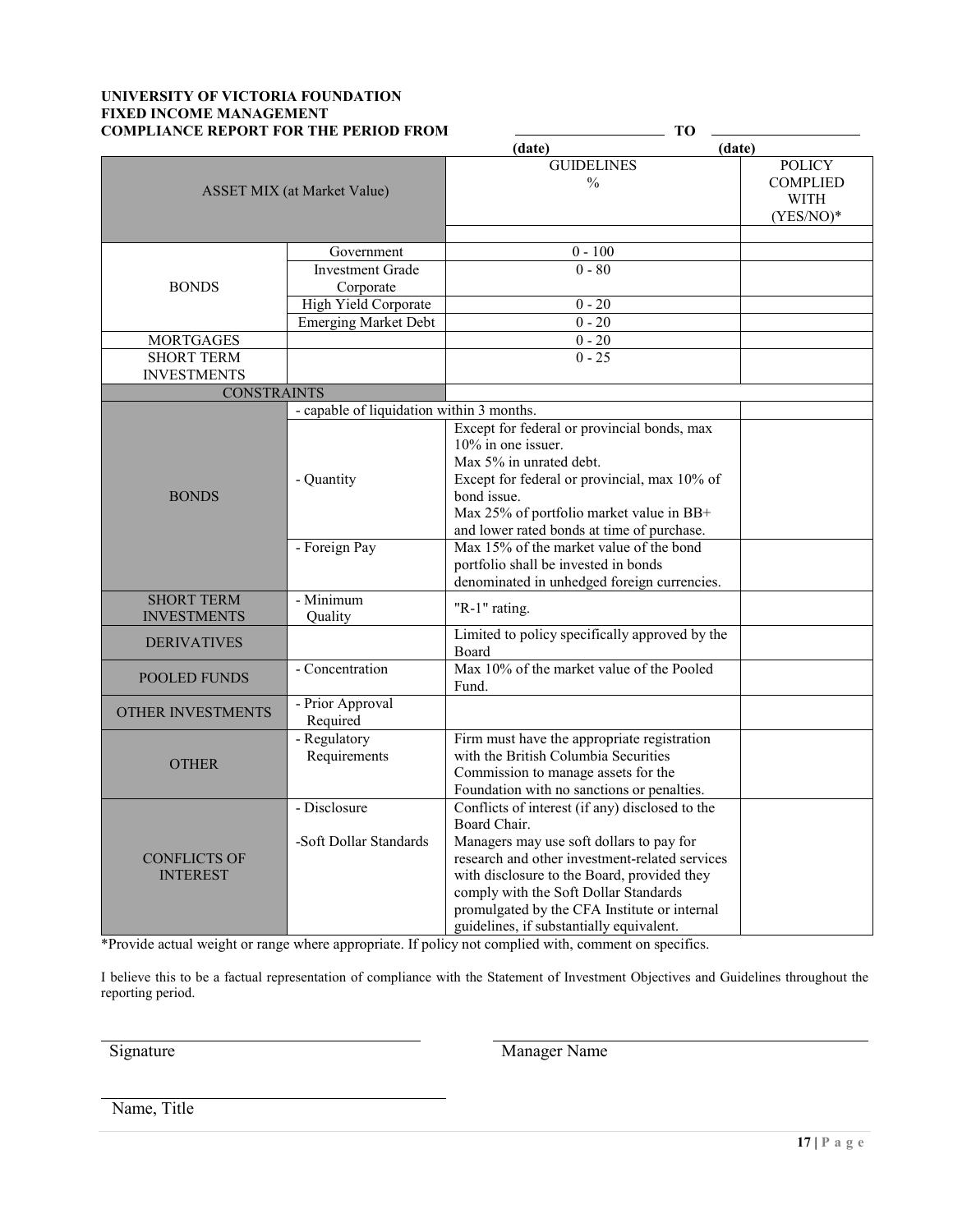### **Appendix B – Global Equity Management**

#### **Investment Objective and Performance Standard**

#### Objective

The objective is to earn a return that is at least 1% above the total return of the MSCI ACWI (Net Dividend, Cdn\$), net of investment fees.

#### Measurement Basis and Time Frame

Investment results will be monitored and reviewed on a quarterly basis. Performance will be evaluated over moving four-year periods. The return objective is net of investment fees and includes realized and unrealized capital gains and losses plus earnings from all sources.

Investment returns are measured on a time weighted basis.

#### **General Investment Guidelines**

#### **Asset Mix**

The following guidelines are based on the total portfolio at market value. Should the investment manager wish to deviate from these guidelines, or revise them, a written request should be forwarded to the Chair of the Foundation Board. The Chair will solicit Board consensus as soon as possible to respond to the request.

| <b>ASSET MIX GUIDELINES<sup>1</sup></b>                                                                                                                                                                    |                        |                  |                                 |  |
|------------------------------------------------------------------------------------------------------------------------------------------------------------------------------------------------------------|------------------------|------------------|---------------------------------|--|
|                                                                                                                                                                                                            | <b>Minimum</b><br>$\%$ | <b>Benchmark</b> | <b>Maximum</b><br>$\frac{6}{9}$ |  |
| Global Equities <sup>2</sup>                                                                                                                                                                               | 90                     | 100              | 100                             |  |
| <b>Short Term Investments</b>                                                                                                                                                                              |                        |                  | 10                              |  |
| Investments in pooled funds are deemed to be fully invested in that pooled fund's asset class even though the<br>pooled fund may have cash reserves.<br><sup>2</sup> Includes Canada and Emerging Markets. |                        |                  |                                 |  |

#### **Permissible Investments**

Investment in global equities as described in Section 3 of this Policy.

#### **Exceptions**

When applying the Quality and Quantity Guidelines of this Policy, it is recognized that there may be occasions during which these guidelines are not met temporarily for valid investment reasons. It is the responsibility of the investment manager to report any violations and to recommend appropriate action.

#### **Compliance Report**

A report on compliance with this Policy is to be completed quarterly by the investment manager. The report format is included on the following page.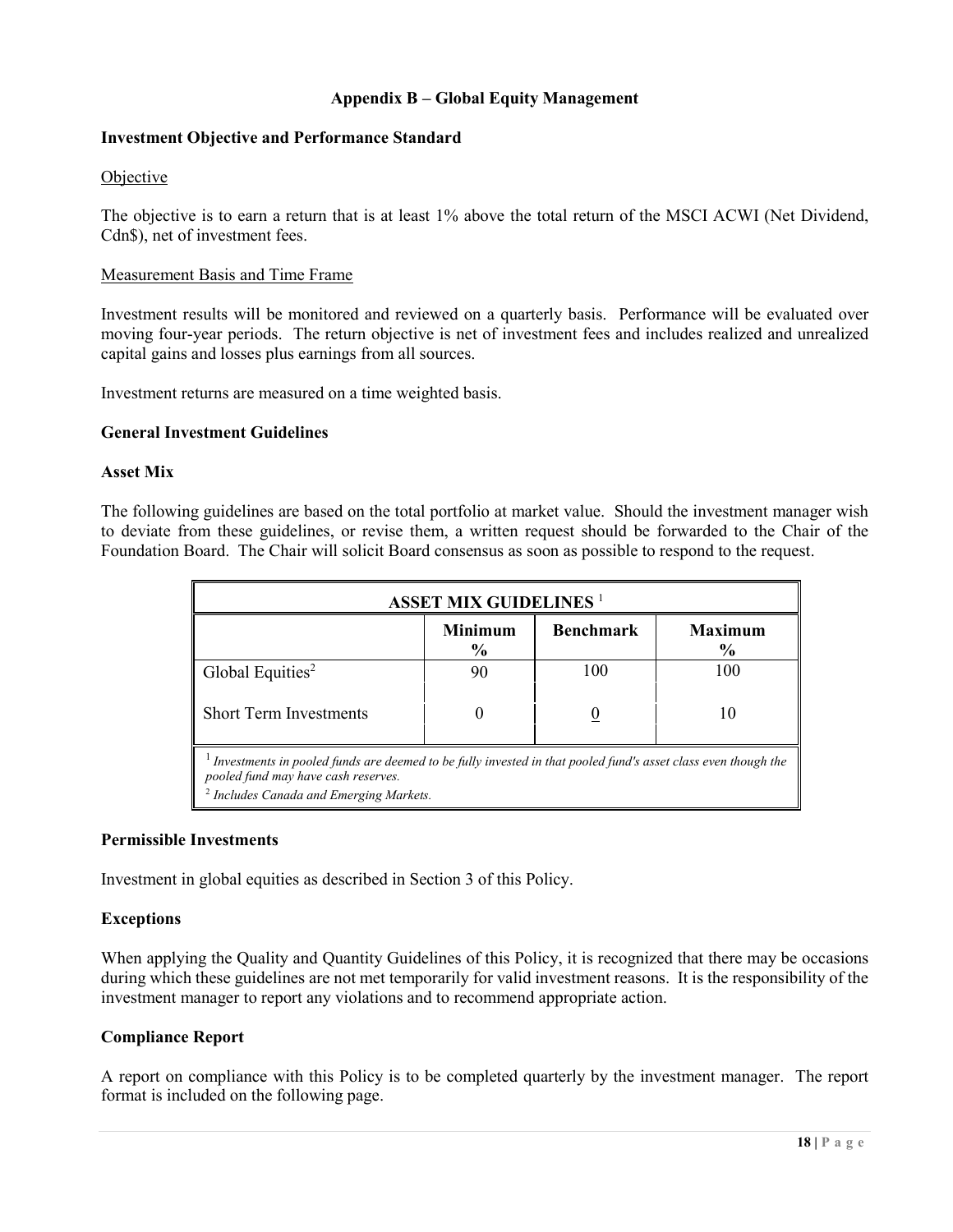#### **UNIVERSITY OF VICTORIA FOUNDATION GLOBAL EQUITY MANAGEMENT COMPLIANCE REPORT FOR THE PERIOD FROM THE TO**

|                                         |                                                                                                                     | (date)                                                                                                                                                                                                                                                                                                                                                           | (date)                                                          |
|-----------------------------------------|---------------------------------------------------------------------------------------------------------------------|------------------------------------------------------------------------------------------------------------------------------------------------------------------------------------------------------------------------------------------------------------------------------------------------------------------------------------------------------------------|-----------------------------------------------------------------|
| <b>ASSET MIX</b> (at Market Value)      |                                                                                                                     | <b>GUIDELINES</b><br>$\%$                                                                                                                                                                                                                                                                                                                                        | <b>POLICY</b><br><b>COMPLIED</b><br><b>WITH</b><br>$(YES/NO)^*$ |
| <b>GLOBAL EQUITIES**</b>                |                                                                                                                     | $90 - 100$                                                                                                                                                                                                                                                                                                                                                       |                                                                 |
| <b>SHORT TERM INVESTMENTS</b>           |                                                                                                                     | $0 - 10$                                                                                                                                                                                                                                                                                                                                                         |                                                                 |
| <b>CONSTRAINTS</b>                      |                                                                                                                     |                                                                                                                                                                                                                                                                                                                                                                  |                                                                 |
|                                         | - Publicly traded on recognized securities market<br>- capable of liquidation within 3 months.<br>- Diversification | Max 10% of the market value of the related<br>equity portfolio in any single holding.                                                                                                                                                                                                                                                                            |                                                                 |
| <b>EQUITIES</b>                         | - Concentration                                                                                                     | Max 15% of the voting or public float stock of<br>any corporation.                                                                                                                                                                                                                                                                                               |                                                                 |
|                                         | - Constraints                                                                                                       | Max 10% in countries not in MSCI ACWI index<br>Max 10% in companies with market<br>capitalization below \$1B USD                                                                                                                                                                                                                                                 |                                                                 |
| <b>SHORT TERM</b><br><b>INVESTMENTS</b> | - Minimum<br>Quality                                                                                                | "R-1" rating.                                                                                                                                                                                                                                                                                                                                                    |                                                                 |
| <b>DERIVATIVES</b>                      |                                                                                                                     | Limited to policy specifically approved by the<br><b>Board</b>                                                                                                                                                                                                                                                                                                   |                                                                 |
| <b>POOLED FUNDS</b>                     | - Concentration                                                                                                     | Max 10% of the market value of the Pooled<br>Fund.                                                                                                                                                                                                                                                                                                               |                                                                 |
| <b>OTHER INVESTMENTS</b>                | - Prior Approval<br>Required                                                                                        |                                                                                                                                                                                                                                                                                                                                                                  |                                                                 |
| <b>OTHER</b>                            | - Regulatory<br>Requirements                                                                                        | Firm must have the appropriate registration with<br>the British Columbia Securities Commission to<br>manage assets for the Foundation with no<br>sanctions or penalties.                                                                                                                                                                                         |                                                                 |
| <b>CONFLICTS OF</b><br><b>INTEREST</b>  | - Disclosure<br>-Soft Dollar Standards                                                                              | Conflicts of interest (if any) disclosed to the<br>Board Chair.<br>If applicable, managers may use soft dollars to<br>pay for research and other investment-related<br>services with disclosure to the Board, provided<br>they comply with the Soft Dollar Standards<br>promulgated by the CFA Institute or internal<br>guidelines, if substantially equivalent. |                                                                 |

\*Provide actual weight or range where appropriate. If policy not complied with, comment on specifics. \*\*Canada is included in the allowable investment for Global Equities

I believe this to be a factual representation of compliance with the Statement of Investment Objectives and Guidelines throughout the reporting period.

Signature Manager Name

Name, Title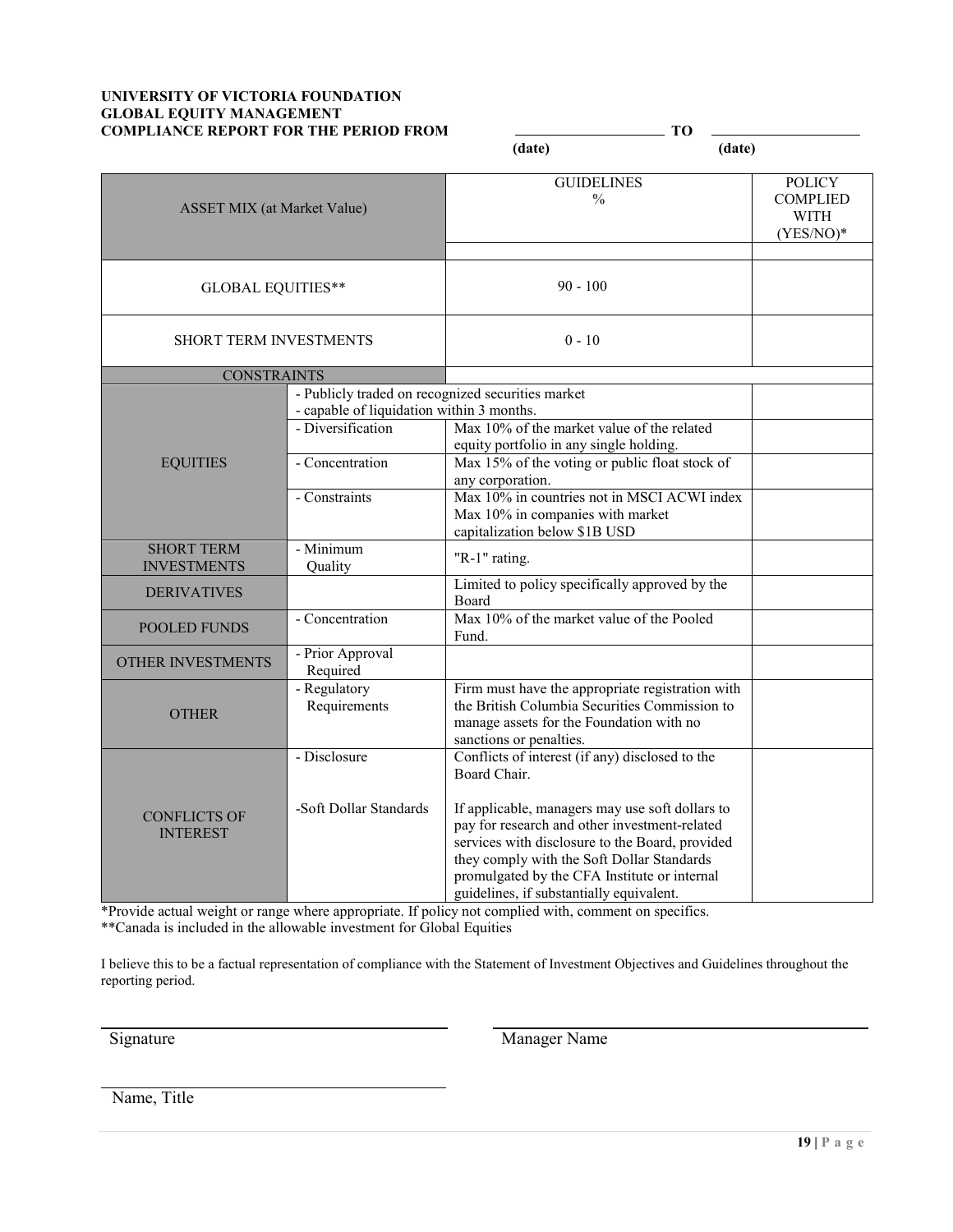### **Appendix C – Real Estate Management**

#### **Investment Objective and Performance Standard**

#### Objective

The objective is to earn a return that is at least equal to the total return of the MSCI/REALPAC Canada Quarterly Property Fund Index (net of investment fees).

#### Measurement Basis and Time Frame

Investment results will be monitored and reviewed on a quarterly basis. Performance will be evaluated over moving four-year periods. The return objective is net of investment fees and includes realized and unrealized capital gains and losses plus earnings from all sources.

Investment returns are measured on a time weighted basis.

#### **General Investment Guidelines**

#### **Asset Mix**

The following guidelines are based on the total portfolio at market value. Should the investment manager wish to deviate from these guidelines, or revise them, a written request should be forwarded to the Chair of the Foundation Board. The Chair will solicit Board consensus as soon as possible to respond to the request.

| <b>ASSET MIX GUIDELINES<sup>1</sup></b>                                                                                                              |                                 |                  |                                 |  |  |
|------------------------------------------------------------------------------------------------------------------------------------------------------|---------------------------------|------------------|---------------------------------|--|--|
|                                                                                                                                                      | <b>Minimum</b><br>$\frac{6}{6}$ | <b>Benchmark</b> | <b>Maximum</b><br>$\frac{6}{6}$ |  |  |
| <b>Real Estate</b>                                                                                                                                   | 90                              | 100              | 100                             |  |  |
| <b>Short Term Investments</b>                                                                                                                        |                                 |                  | 10                              |  |  |
| Investments in pooled funds are deemed to be fully invested in that pooled fund's asset class even though the<br>pooled fund may have cash reserves. |                                 |                  |                                 |  |  |

#### **Permissible Investments**

Investment in real estate as described in Section 3 of this Policy.

#### **Exceptions**

When applying the Quality and Quantity Guidelines of this Policy, it is recognized that there may be occasions during which these guidelines are not met temporarily for valid investment reasons. It is the responsibility of the investment manager to report any violations and to recommend appropriate action.

#### **Compliance Report**

A report on compliance with this Policy is to be completed quarterly by the investment manager. The report format is included on the following page.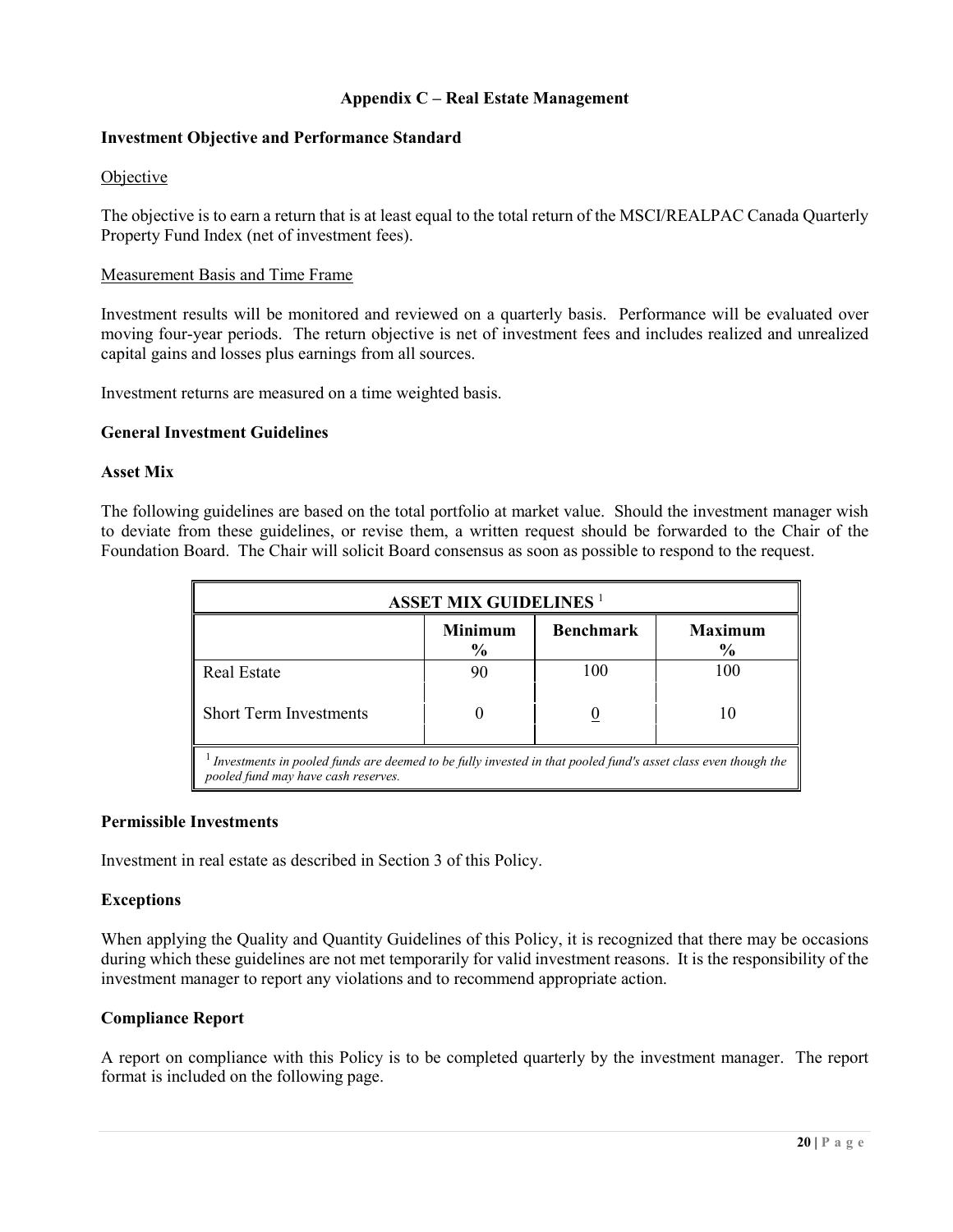#### **UNIVERSITY OF VICTORIA FOUNDATION REAL ESTATE MANAGEMENT COMPLIANCE REPORT FOR THE PERIOD FROM**  $\qquad \qquad$  **TO**

 **(date) (date)**

| <b>ASSET MIX</b> (at Market Value)      |                                                            | <b>GUIDELINES</b><br>$\frac{0}{0}$                                                                                                                                       | <b>POLICY</b><br><b>COMPLIED</b><br>$(YES/NO)^*$<br>WITH |
|-----------------------------------------|------------------------------------------------------------|--------------------------------------------------------------------------------------------------------------------------------------------------------------------------|----------------------------------------------------------|
| Real Estate                             |                                                            | $90 - 100$                                                                                                                                                               |                                                          |
| <b>Short Term Investments</b>           |                                                            | $0 - 10$                                                                                                                                                                 |                                                          |
| <b>CONSTRAINTS</b>                      |                                                            |                                                                                                                                                                          |                                                          |
| <b>REAL ESTATE</b>                      | -Leverage                                                  | Max 40%                                                                                                                                                                  |                                                          |
|                                         | -Concentration                                             | Max 10%                                                                                                                                                                  |                                                          |
|                                         | - Land held for Future<br>Development Limited<br>in Amount | Max $5%$                                                                                                                                                                 |                                                          |
| <b>SHORT TERM</b><br><b>INVESTMENTS</b> | - Minimum quality                                          | "R-1" rating                                                                                                                                                             |                                                          |
| <b>POOLED FUNDS</b>                     | - Concentration                                            | Max 10% of the market value of the Pooled<br>Fund                                                                                                                        |                                                          |
| <b>OTHER INVESTMENTS</b>                |                                                            | Prior approval required                                                                                                                                                  |                                                          |
| <b>OTHER</b>                            | - Regulatory<br>Requirements                               | Firm must have the appropriate registration<br>with the British Columbia Securities<br>Commission to manage assets for the<br>Foundation with no sanctions or penalties. |                                                          |
| <b>CONFLICTS OF</b><br><b>INTEREST</b>  | - Disclosure                                               | Conflicts of interest (if any) disclosed to the<br>Board Chair.                                                                                                          |                                                          |

\*Provide actual weight or range where appropriate. If policy not complied with, comment on specifics.

I believe this to be a factual representation of compliance with the Statement of Investment Objectives and Guidelines throughout the reporting period.

Signature Manager Name

Name, Title